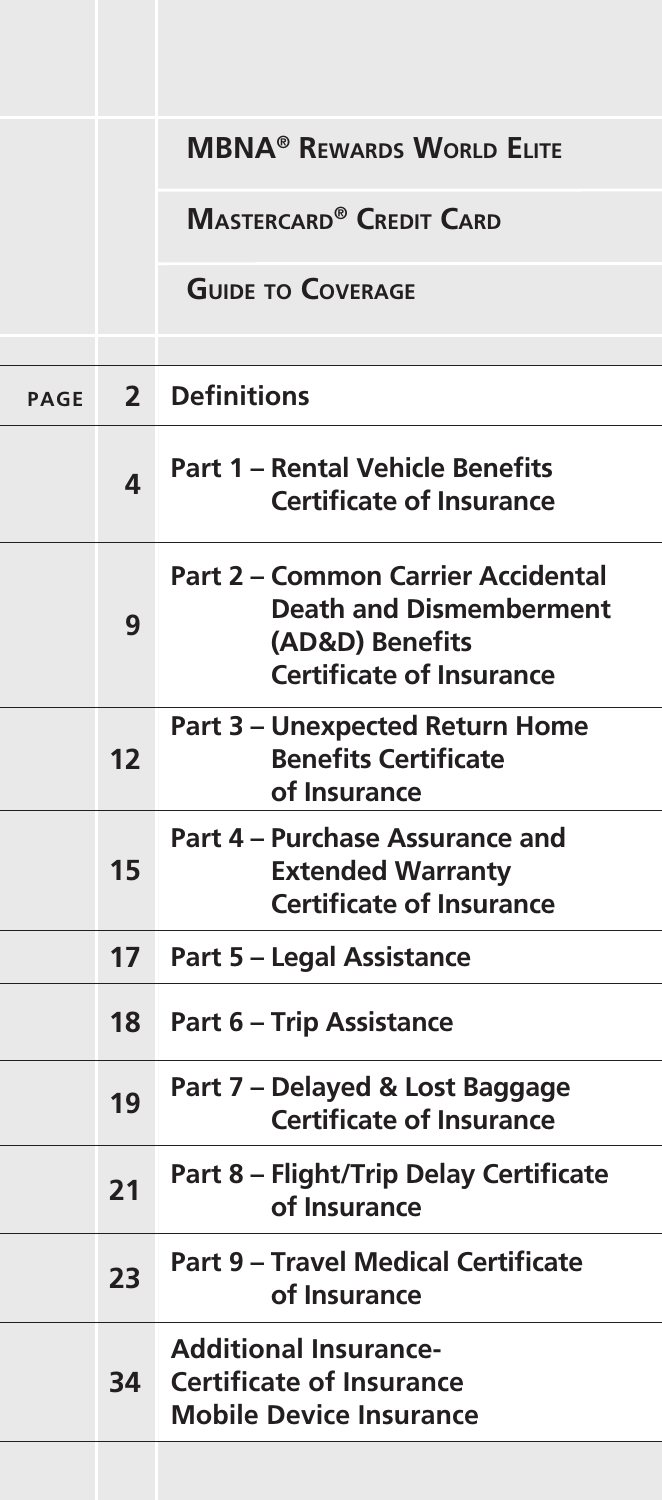## **GUIDE TO COVERAGE FOR MBNA REWARDS WORLD ELITE MASTERCARD CREDIT CARD CARDHOLDERS**

*Coverage for: Collision Damage Waiver, Rental Vehicle Personal Effects, Unexpected Return Home, Purchase Assurance and Extended Warranty, Delayed & Lost Baggage Insurance, and Flight/Trip Delay Insurance* is provided by:

**TD Home and Auto Insurance Company (Insurer) 320 Front Street West, 3rd Floor Toronto, Ontario M5V 3B6**

*Claims administration and adjudication services are provided by:* **Global Excel Management Inc. (Administrator) 73 Queen Street Sherbrooke, Quebec J1M 0C9 Phone: 1-866-520-8827 or +1-519-742-9356**

Coverage for: Car Rental AD&D, Common Carrier AD&D and Travel Medical Insurance is provided by:

# **TD Life Insurance Company (Insurer) P.O. Box 1 TD Centre Toronto, Ontario M5K 1A2**

Claims administration and adjudication services are provided by:

**Global Excel Management Inc. (Administrator) 73 Queen Street Sherbrooke, Quebec J1M 0C9 Phone: 1-866-520-8827 or +1-519-742-9356**

Sales and policy administration services are provided by:

**CanAm Insurance Services (2018) Ltd. (Administrator) 73 Queen Street Sherbrooke, Quebec J1M 0C9 Phone: 1-866-520-8827**

This Guide to Coverage contains important information about *Your* insurance. Please read this document carefully and keep it in a safe place.

All benefits are subject, in every respect, to the terms of the Group Master Policy ("*Policy*"). Terms of the *Policy* shall govern should the terms of the Certificates of Insurance and *Policy* conflict.

The *Policy* provides the insurance described below for Rewards World Elite *Mastercard Primary Cardholders* and *Authorized Users* of the *Bank* and, where specified, their *Spouses, Dependent Children* and/or certain other persons.

All benefits are subject, in every respect, to the terms of the *Policy* which alone constitute the agreement under which payments are made. Only the *Bank* may determine who is a *Primary Cardholder* and *Authorized User*, whether an *Account* is in *Good Standing* and consequently whether the insurance pursuant to this *Certificate* has come into or is in force.

No person is eligible for coverage under more than one certificate of insurance or insurance policy issued by *Us*, marketed to the *Bank's* credit card group, providing insurance coverage similar to that provided by a Certificate of Insurance in this Guide to Coverage. In the event that any person is recorded by *Us* as an "*Insured Person*" or "*Covered Person*" under more than one certificate of insurance or policy, such person shall be deemed to be insured only under the certificate of insurance or policy which affords that person the greatest amount of insurance coverage. In no event will a corporation, partnership or business entity be eligible for the insurance coverage provided by a Certificate of Insurance in this Guide to Coverage. The Certificates of Insurance in this Guide to Coverage supersedes any certificate(s)of insurance previously issued to the *Cardholder* under the *Policy*.

### **This** *Policy* **contains a provision removing or restricting the right of the** *Insured Person* **to designate persons to whom or for whose benefit insurance money is to be payable.**

**Refer to the Definitions section below and the Definitions section within each Certificate of Insurance for the meanings of all capitalized and italicized terms.**  **As you read this Guide to Coverage, you may need to refer to the Definitions sections to ensure you have a full understanding of your coverage, limitations and exclusions.**

### **Definitions:**

**This section defines capitalized and italicized terms that are used throughout this document unless otherwise defined under each Certificate of Insurance.**

**Accidental Bodily Injury** means bodily injury caused directly and independently of all other causes by external violent and purely accidental means. The accident must occur while this insurance is in force and the loss to which the insurance applies must result within three hundred and sixty-five (365) days of the date of the bodily injury and must not result from any of the exclusions.

**Account** means the *Primary Cardholder*'s Rewards World Elite *Mastercard* credit card account, provided it is in *Good Standing* with the *Bank*.

**Authorized User** means a person to whom a *Mastercard* has been issued at the authorization of the *Primary Cardholder*.

**Baggage Delay** means a *Covered Person's Checked Baggage* is delayed by more than four (4) hours from the *Covered Person's* time of arrival at the *Final Destination*.

**Bank** means The Toronto-Dominion Bank.

**Cardholder** means the *Primary Cardholder* and any *Authorized User* who is a resident of Canada.

**Common Carrier** means any land, air or water conveyance for regularly scheduled passenger service which is licenced to carry passengers for compensation or hire.

**Checked Baggage** means suitcases or other containers specifically designated for carrying personal belongings, for which a baggage claim check has been issued to the *Covered Person* by a *Common Carrier*.

**Covered Person** means the *Cardholder, Cardholder's Spouse* or *Cardholder's Dependent Child(ren)* whose name is on the *Ticket*, or, if no name is on the *Ticket*, for whom a *Ticket* has been purchased.

**Departure Date** means the date the *Insured Person* left their home province or territory.

**Dollars** and **\$** means Canadian dollars.

**Essential Items** means essential clothing and toiletries that the *Covered Person* was carrying in the baggage, which the *Covered Person* must replace during the period of *Baggage Delay*.

**Final Destination** means the away-from-home ticketed destination for any particular day of travel, as shown on *Your Ticket*.

**Good Standing** means being in full compliance with all of the provisions of the *Account* Agreement in force between the *Primary Cardholder* and the *Bank*, as amended from time to time.

**Government Health Insurance Plan (GHIP)** means a Canadian provincial or territorial government health insurance plan.

#### **Hospital means**

• an institution that has been accredited and licensed by the appropriate authority as a *Hospital* to treat patients on an in-patient, outpatient and emergency basis; or

• the nearest appropriate medical facility that has been approved in advance by *Our Administrator*. Exclusion: *Hospital* does not include chronic care, convalescent or nursing home facilities.

**Hospitalized or Hospitalization** means confined as an in-patient in a *Hospital*.

**Mastercard** means a Rewards World Elite Mastercard credit card issued by the *Bank*.

**Maximum Number of Covered Days** means 21 consecutive days. The departure date counts as one full day for this purpose.

**Medical Condition** means an irregularity in the health of an *Insured Person* which required or requires medical advice, consultation, investigation, *Treatment*, care, service or diagnosis by a *Physician*.

**Medical Emergency** means any unforeseen illness or *Accidental Bodily Injury* occurring during a *Covered Trip* that requires immediate emergency medical *Treatment* by a *Physician*.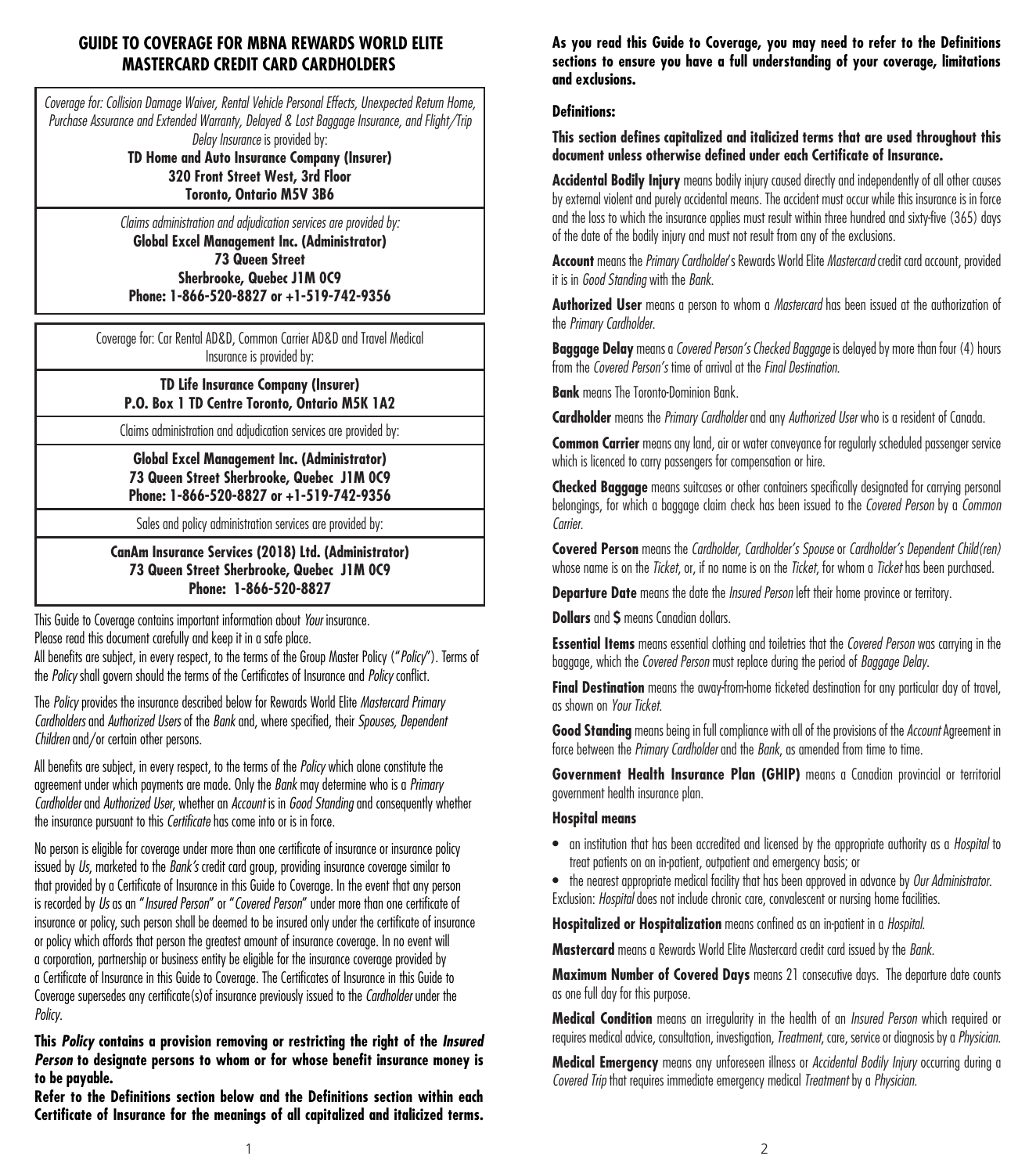**Mysterious Disappearance** means when the article of personal property in question cannot be located, and the circumstances of its disappearance cannot be explained or do not lend themselves to a reasonable conclusion that a theft occurred.

**Occupying** means in, upon, entering into or alighting from.

**Operations Centre or Administrator** means the operations centre maintained by Global Excel Management Inc. From anywhere in Canada or U.S. call toll free 1-866-520-8827. From elsewhere call collect +1-519-742-9356.

**Physician** means a *Physician* or surgeon who is registered or licensed to practice medicine in the jurisdiction where he or she provides medical advice or *Treatment* and who is not related by blood or marriage to any *Insured Person*.

**Points** means the points you accumulate on your *Account* in accordance with the terms and conditions of the MBNA Rewards Program.

### **Pre-Existing Condition** means a *Medical Condition*:

- for which symptoms appeared in the *Pre-Existing Condition Period*;
- that was investigated, diagnosed or *Treated* during the *Pre-Existing Condition Period*, where *Treatment* includes medication; or
- for which further investigation was recommended or prescribed, or for which a change in *Treatment* was recommended (including a change in medication or dosage) during the *Pre-Existing Condition Period*.

Pre-Existing Condition Period with respect to any benefit under the Travel Medical Certificate of Insurance is as follows:

*• Insured Persons* under 65 years of age – 90 days immediately before the beginning of the *Coverage Period*.

**Primary Cardholder** means the credit cardholder who has signed an application for an *Account*, as primary credit cardholder, and for whom an *Account* is established by the *Bank*. A *Primary Cardholder* does not include an *Authorized User*.

**Rental Vehicle** is a four wheel passenger vehicle rented by the *Primary Cardholder* and/or *Authorized User* from a commercial car rental agency, and the full cost of which has been charged to the *Account*.

**Spouse** means the *Primary Cardholder* or *Authorized User's* legal husband or wife; or

• the person who the *Primary Cardholder* or *Authorized User* has lived with for at least one year and publicly represented as his or her spouse.

**Stable** means any *Medical Condition* or related condition (whether or not the diagnosis has been determined) for which there have been:

- no new or change in medication or dosage;
- no new or change in *Treatment*;
- no new or increase in frequency or severity of symptoms;
- no referral or recommendation to see a specialty clinic or specialist;
- no pending test results or testing; or
- no pending surgery or other *Treatment*.

**Travelling Companion** means someone who shares trip arrangements and accommodations with *You*.Exceptions: No more than three (3) individuals (including *You*) will be considered travel companions on any one trip.

**Treated or Treatment** means any medical, therapeutic or diagnostic procedure prescribed, performed or recommended by a *Physician*, including but not limited to prescribed or unprescribed medication, investigative testing and surgery. The term "treatment" does not include the unaltered use of prescribed medication for a *Medical Condition* which is *Stable*.

**Usual, Customary and Reasonable Charges** means charges that do not exceed the general level of charges made by other providers of similar standing in the geographical area where charges are incurred for comparable *Treatment*, services or supplies for a similar *Medical Emergency*.

**Ticket** means evidence of the fare paid for travel on a *Common Carrier* and paid in full (1) by charge to *Your Account*, (2) by redemption of *Points* or (3) by a combination of (1) and (2).

**Trip** means, for a *Covered Person*, a scheduled period of time away from the *Covered Person's* Canadian province/territory of residence which includes:

- 1. travel by a *Common Carrier*, the fare for which has been partially or completely charged to the *Account* prior to departure; or
- 2. a stay in a hotel or similar accommodation, the cost of which has been partially or completely charged to the *Account* prior to departure; or
- 3. a package tour which has been sold as a unit and includes at least **two** of the following, the cost of which has been partially or completely charged to the *Account* prior to departure:
- *a. Common Carrier* transportation; or
- b. vehicle rental; or
- c. accommodation; or
- d. meals; or
- e. tickets or passes for sporting events or other entertainment, exhibition or comparable event; or
- f. lessons; or
- g. the services of a guide.

**You** and **Your** mean the *Insured Person* as defined in each Certificate of Insurance.

## **PART I - Rental Vehicle Benefits Certificate of Insurance**

The insurance described in this Certificate of Insurance ("Certificate") is provided under Group Policy No. TGV009 (the "*Policy*") issued by TD Home and Auto Insurance Company and TD Life Insurance Company to MBNA, a division of The Toronto-Dominion Bank, (the "*Bank*"), which is named in the *Policy* as the Policyholder.

### **Eligibility**

The following benefits apply when the *Cardholder* enters into a non-renewable rental agreement for a *Rental Vehicle*, where the total rental period does not exceed thirty-one (31) days, subject to exclusions and limitations. The *Rental Vehicle* must have been operated by the *Cardholder* or another person authorized to operate the *Rental Vehicle* under the rental agreement and in accordance with its conditions, when the loss occurred.

### **Coverage Period**

Insurance coverage begins as soon as the *Cardholder* or another person authorized to operate the *Rental Vehicle* under the rental agreement takes control of the *Rental Vehicle*, and ends at the earliest of:

- 1. the time when the car rental agency assumes control of the *Rental Vehicle*, whether it be at its place of business or elsewhere; or
- 2. the end of the chosen rental period; or
- 3. the date on which the *Cardholder's* coverage is terminated in accordance with the "Termination of Coverage" provision set out within this *Certificate*.

## **COLLISION DAMAGE WAIVER (CDW) BENEFITS**

**Insured Person** means the *Cardholder.*

**We, Our,** and **Us** means TD Home and Auto Insurance Company.

All benefits are subject, in every respect, to the terms of the *Policy*. Subject to the limitations and exclusions, *You* are covered for:

- 1. damage to *Your Rental Vehicle*; and
- 2. theft of *Your Rental Vehicle* or any of its respective parts or accessories; and
- 3. rental agency charges for valid loss-of-use while *Your Rental Vehicle* is being repaired; and
- 4. reasonable and customary charges for towing *Your Rental Vehicle* to the nearest available facility.

# **This coverage does not provide any form of third party automobile property damage or personal injury liability insurance.**

The amount of the benefit payable will be equal to the cost of the repair (including loss-of-use) or replacement cost of *Your Rental Vehicle* which has been damaged or stolen, less any amount or portion of the loss assumed, waived or paid by the vehicle rental agency, its insurer, or a third party insurer.

In the event of a claim, the *Cardholder* must contact the *Operations Centre* as soon as possible or within 48 hours. We will need all the following information:

- a copy of the driver's licence of the person who was driving the vehicle at the time of the accident;
- a copy of the loss/damage report *You* completed with the car rental agency;
- a copy of the police report when the loss results in damage or theft over \$500;
- a copy of *Your Mastercard* sales draft, and *Your* statement of *Account* showing the rental charge;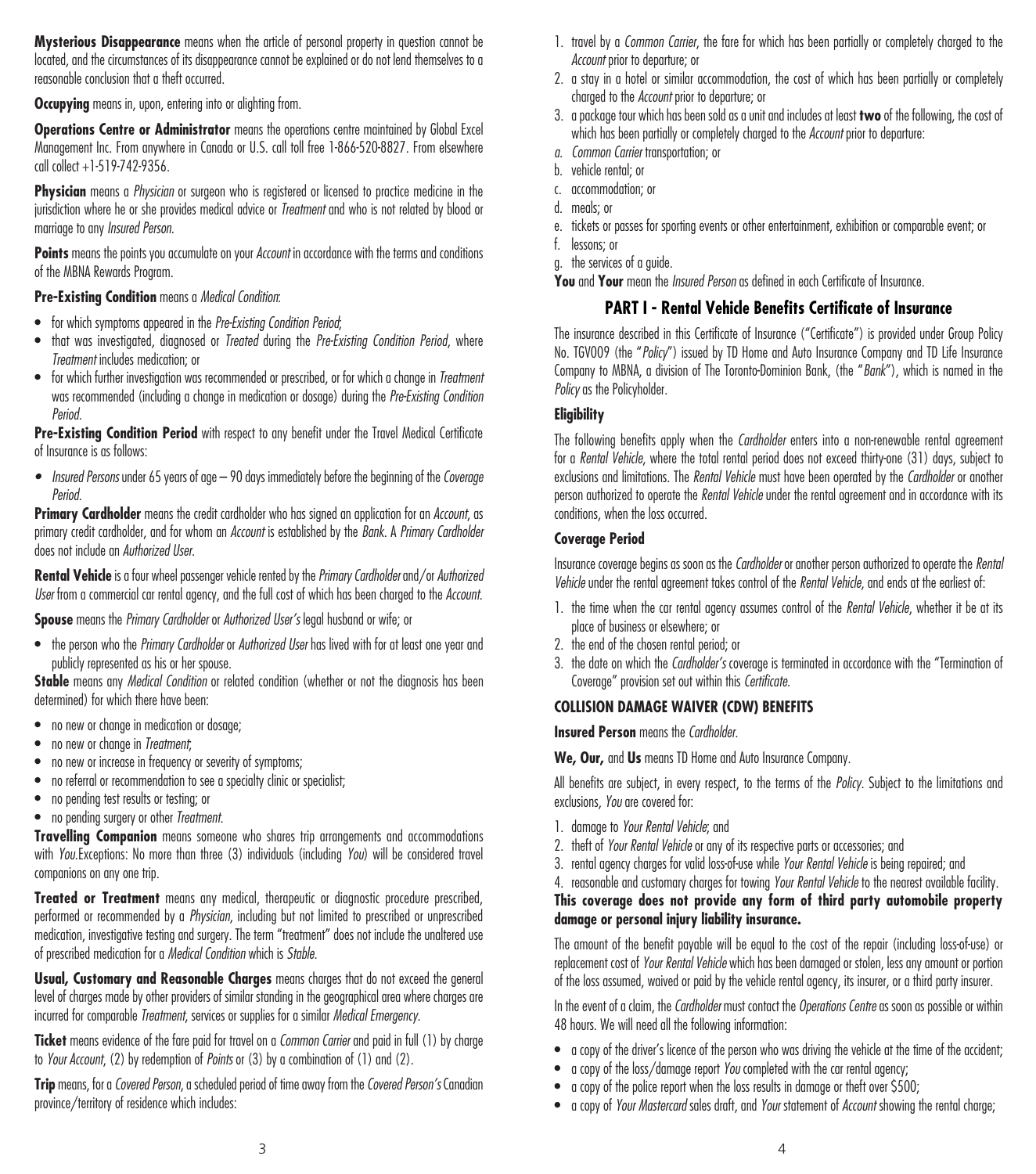- the front and back of the original opened and closed-out vehicle rental agreement;
- a copy of the itemized repair estimate, final itemized repair bill and parts invoices;
- original receipt(s) for any repairs for which *You* may have paid; and
- if the loss-of-use is charged, a copy of the rental agency's daily utilization log from the date the vehicle was not available for rental, to the date the vehicle becomes available to rent.

### **RENTAL VEHICLE ACCIDENTAL DEATH AND DISMEMBERMENT (AD&D) BENEFITS**

**Dependent Child(ren)** means a person who:

- is an unmarried, natural child, adopted child or step-child of the *Cardholder*;
- is principally dependent on the *Cardholder* for support and is:
- a. under twenty-one (21) years of age, or
- b. under twenty-six (26) years of age and is a fulltime student attending a recognized college or university, or
- c. any age, but is incapable of self-sustaining employment due to physical or mental disability and is totally reliant on the *Cardholder* or his/her *Spouse* for support and maintenance.

**Insured Person** means the *Cardholder* and, his/her *Spouse*, child(ren), parent, parent-in-law, sister or brother, while *Occupying* the *Rental Vehicle* with the *Cardholder*.

Loss of hand or foot means dismemberment by complete and permanent severance at or above the wrist or ankle joint. *Loss* of thumb and index finger means total loss of thumb and index finger on the same hand. *Loss* of sight must be complete, irrecoverable loss of all visual acuity and it must be the direct result of physical damage to the eye and/or optic nerve. Legal blindness is not the standard for determining *Loss* of sight under this policy. *Loss* of speech or hearing must be complete and irrecoverable.

**We, Our,** and **Us** means TD Life Insurance Company.

We will pay the following benefit, in the event that an *Insured Person* suffers an *Accidental Bodily Injury*  resulting in one of the following losses:

|                                                 |            | <b>Amount of Benefit</b> |
|-------------------------------------------------|------------|--------------------------|
|                                                 |            | <b>Each Additional</b>   |
| Loss:                                           | Cardholder | <b>Insured Person</b>    |
| Loss of Life                                    | \$200,000  | \$20,000                 |
| Loss of Both Hands or Feet                      | \$200,000  | \$20,000                 |
| Loss of One Foot or One Hand                    |            |                          |
| and the Entire Sight of One Eye                 | \$200,000  | \$20,000                 |
| Loss of Entire Sight of Both Eyes               | \$200,000  | \$20,000                 |
| Loss of One Hand and One Foot                   | \$200,000  | \$20,000                 |
| Loss of Speech and Hearing                      | \$200,000  | \$20,000                 |
| Loss of One Hand or One Foot                    | \$100,000  | \$10,000                 |
| Loss of Entire Sight of One Eye                 | \$100,000  | \$10,000                 |
| Loss of Speech                                  | \$100,000  | \$10,000                 |
| Loss of Hearing                                 | \$100,000  | \$10,000                 |
| Loss of Thumb and Index Finger on the Same Hand | \$50,000   | \$5,000                  |

The maximum total benefit payable, per *Account*, for any one accident is \$300,000.

In no event will duplicate or multiple *Mastercard* cards obligate *Us* to pay in excess of \$300,000 per accident.

If more than one of the described *Losses* is sustained by the *Insured Person* in any one accident, then the total maximum benefit payable for that person is limited to the greatest amount payable for any one of the *Losses* sustained.

### **Exposure and Disappearance**

If by reason of an accident covered by the *Policy* an *Insured Person* is unavoidably exposed to the elements and as a result of such exposure suffers a *Loss* for which indemnity is otherwise payable hereunder, such *Loss* will be covered under the terms of the *Policy*.

If the body of an *Insured Person* has not been found within six (6) months after the date of disappearance as the result of the sinking or wrecking of a vehicle in which the *Insured Person* was riding at the time of the accident and under such circumstances as would otherwise be covered hereunder, it will be presumed that the *Insured Person* suffered Loss of Life resulting from bodily injury caused solely by an accident.

## **Payment of Benefits**

The loss of life benefit of a *Cardholder* will be paid to the designated beneficiary. This choice must be in writing and filed with *Our Administrator*. All other benefit amounts for *Losses* suffered by the *Cardholder* are paid to the *Cardholder*

The loss of life benefit of a *Spouse or Dependent Child(ren)* will be paid to the *Cardholder*, if living, otherwise to the designated beneficiary. This choice must be in writing and filed with Our *Administrator*. All other benefit amounts for *Losses* suffered by the *Spouse* or *Dependent Child(ren)* are paid to the *Spouse or Dependent Child(ren)*, except that any amount payable for *Losses* sustained by a minor will be paid to the minor's legal guardian.

If the *Cardholder* has not chosen a beneficiary, or if there is no beneficiary alive when the *Cardholder* dies, the amount payable will be paid to the *Cardholder's* estate.

## **RENTAL VEHICLE PERSONAL EFFECTS BENEFITS**

**Insured Person** means the *Cardholder* and his/her *Spouse*, children, parent, parent-in-law, sister or brother while travelling with the *Cardholder*.

**Dependent Child(ren)** means a person who: is an unmarried, natural child, adopted child or stepchild of the *Cardholder*; is principally dependent on the *Cardholder* for support and is:

- a. under twenty-one (21) years of age, or
- b. under twenty-six (26) years of age and is a fulltime student attending a recognized college or university, or
- c. any age, but is incapable of self-sustaining employment due to physical or mental disability and is totally reliant on the *Cardholder* or his/her *Spouse* for support and maintenance.

**We, Our,** and **Us** means TD Home and Auto Insurance Company.

Personal effects insurance covers loss, theft or damage to your personal effects while such personal effects are in transit or in any hotel or other building, en route during a trip with the *Rental Vehicle* for the duration of an eligible rental period.

Maximum coverage during such rental period is \$1,000 for each *Insured Person*, per occurrence. Total benefits during each rental period are limited to \$2,000 per *Account*.

## **GENERAL RENTAL VEHICLE EXCLUSIONS AND LIMITATIONS**

This insurance does not cover certain risks. *We* will not pay benefits if a claim is directly or indirectly a result of one or more of the following:

- **1. Damage** wear and tear, gradual deterioration, mechanical breakdown, insects or vermin, inherent flaw or damage; or
- **2. Violation of Rental Agreement** operation of the *Rental Vehicle* in violation of the terms of the rental agreement; or
- **3. Intentional Acts** damage due to intentional acts, while sane or insane; or
- **4. Intoxication** any event which occurs while the concentration of alcohol in the *Insured Person's* or driver's blood exceeds 80 milligrams of alcohol in 100 millilitres of blood; or
- **5. Disease** sickness, illness, bodily or mental infirmity or disease of any kind; or
- **6. Medical Complications** medical or surgical treatment or complications arising there from, except when required as a direct result of an *Accidental Bodily Injury*; or
- **7. Drugs or Poison** any voluntary ingestion of poison, toxic substances or non-toxic substances or drugs, sedatives or narcotics, whether illicit or prescribed, in such quantity that they become toxic, or voluntary inhalation of a gas; or
- **8. Illegal Trade** transporting contraband or illegal trade; or
- **9. Criminal Offence** committing or attempting to commit a criminal offence, or committing or provoking an assault; or

10. Off-Road Operation – damage caused to the rental vehicle by use off of publicly maintained roads; or

11. War or Insurrection – declared or undeclared war, or any act of war, riot or insurrection, or service in the armed forces of any country or international organization; or

- **12. Confiscation** confiscation by order of any government or public authority; or
- **13. Seizure or Destruction** seizure or destruction under a quarantine or customs regulation; or
- **14. Suicide** suicide, attempted suicide or self-inflicted injury, while sane or insane.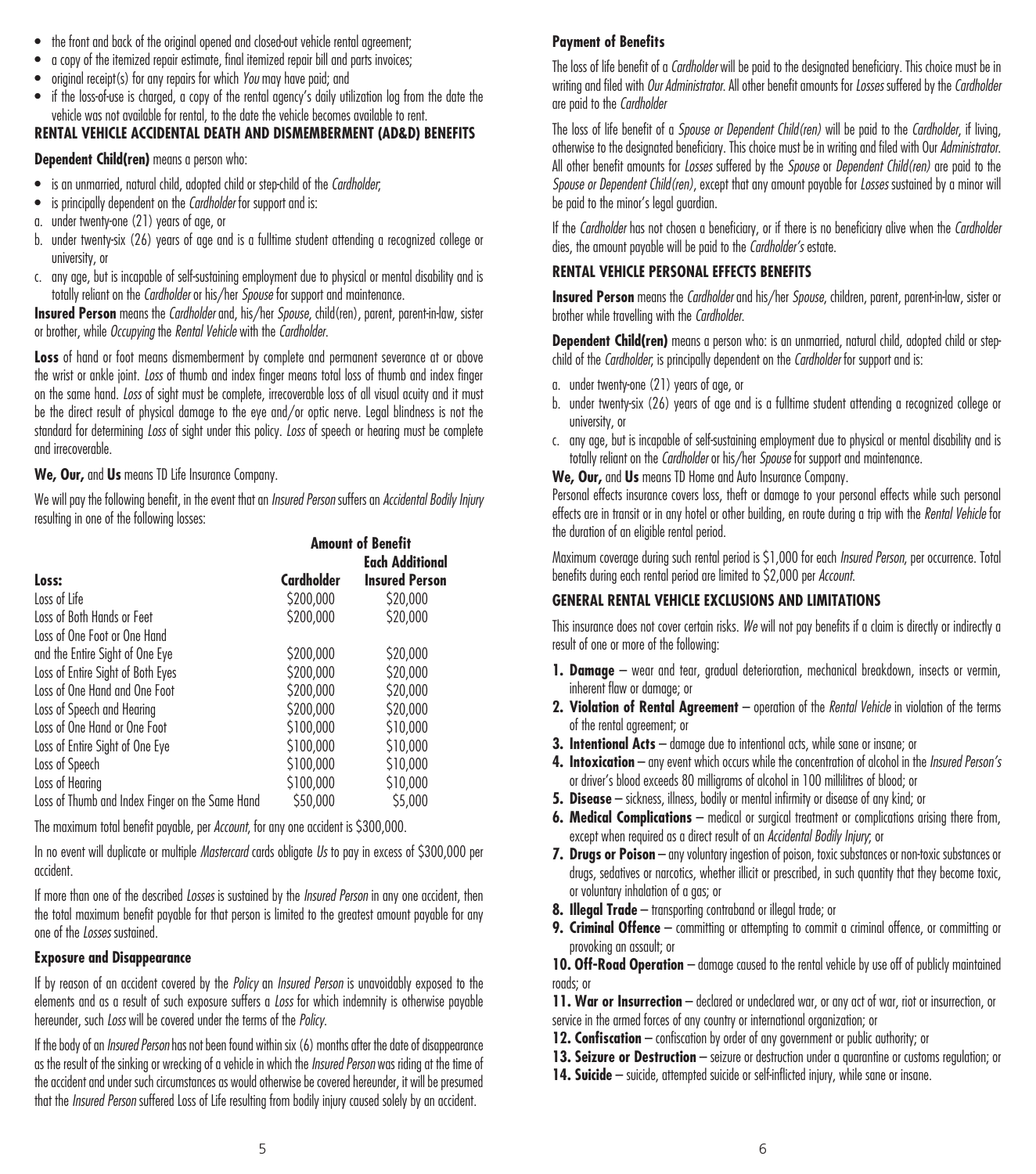### **COLLISION DAMAGE WAIVER EXCLUSIONS AND LIMITATIONS**

- *1. You* must decline the collision damage waiver benefits (or similar provisions, such as "loss damage waiver") offered by the car rental agency (when not prohibited by law). If such coverage is not available from the car rental agency, then CDW benefits are not available under this *Certificate*.
- 2. There is a lifetime CDW benefits cumulative limit of \$65,000 per *Account*.
- 3. This coverage does not apply to *Rental Vehicles* effectively rented for a period exceeding thirty-one (31) days.
- 4. This coverage will not pay for cost of any insurance offered by or purchased through the car rental agency, even if such cost is mandatory or included in the price of the vehicle rental.
- 5. Vehicles which belong to the following categories are not covered:
- vans (except as defined below),
- trucks.
- campers or trailers.
- off-road vehicles.
- motorcycles, mopeds or motorbikes,
- expensive or exotic vehicles, antique vehicles,
- recreational vehicles.
- leased vehicles

An expensive or exotic vehicle is any vehicle with a market value equal to or greater than \$65,000.

An antique vehicle is one which is over twenty (20) years old or when its model has not been manufactured for ten (10) years or more.

Limousines are not covered. However, standard production models of these vehicles that are not used as limousines are not excluded provided that they are valued at less than \$65,000.

Vans are not excluded provided that they:

- a. are sport utility vehicles (SUV);
- b. are for private passenger use with seating for no more than eight (8) occupants including the driver; and
- c. do not exceed a "3/4 ton" rating;
- d. are not designed for recreational use; and
- e. are not to be used for hire by others.

## **RENTAL VEHICLE PERSONAL EFFECTS EXCLUSIONS AND LIMITATIONS**

- 1. Personal effects do not include money (whether paper or coin), bullion, banknotes, securities, other numismatic property, tickets or documents.
- 2. Computers, software and cellular telephones are not covered.
- 3. Benefits are not paid if loss results from *Mysterious Disappearance*.
- 4. Personal effects coverage is in excess of all other applicable valid insurance, indemnity or protection available to *You* in respect of the item subject to the claim. *We* will be liable only for the excess of the amount of the loss or damage over the amount covered under such other insurance, indemnity, or protection and for the amount of any applicable deductible, only if all other insurance has been exhausted and subject to the exclusions, terms and limits of liability set out in this Certificate. This coverage will not apply as contributing insurance and this "non-contribution" shall supersede despite any "non-contribution provision" in other insurance, indemnity or protection policies or contracts.

### **General Provisions for Part 1**

Unless otherwise expressly provided herein or in the Policy, the following general provisions apply to the benefits described in Part 1:

**Claims:** Immediately after learning of a loss, or an occurrence which may lead to a loss under any of these benefits, notify the *Operations Centre* by calling toll free 1-866-520-8827 within Canada and the U.S., or by calling +1-519-742-9356 locally, or call collect from other countries. *You* will then be sent a claim form.

**Claim Forms:** Within fifteen (15) days after the *Operations Centre* has received notice of claim, a claim form will be sent to the claimant. If the claimant does not receive the claim form, he or she will meet the requirements of this *Certificate* by sending to the *Operations Centre:*

- a. written notice describing the cause of the claim; and
- b. satisfactory proof of loss as outlined in the proof of loss provisions, within the time limit set out for proof of loss.

**Claim Filing Procedures:** As a condition to the payment of benefits under this insurance, *We* will

need certain information from *You* if *You* need to file a claim. This documentation will include, at a minimum and is not limited to, the following:

- 1. General Documentation
- Receipts and itemized bills for all expenses.
- Original of any refunds or expense allowances received from *Your* tour operator, travel agency, *Common Carrier* or other entity.
- 2. Collision/Loss Damage Insurance Claims
- *• Operations Centre* Loss Damage Claim Form.
- The police report when the loss results in damage or theft over \$500
- The vehicle rental agreement.
- An itemized repair estimate, final itemized repair bill and parts invoices (unless *Our* representative has seen the car).
- A copy of the driver's license of the person who was driving the *Rental Vehicle* at the time of the accident.
- A copy of the loss/damage report *You* completed with the rental agency.
- A copy of *Your Mastercard* sales draft or *Your* statement of *Account* showing the rental charge.
- If loss-of-use is charged, a copy of the rental agency's daily utilization log from the date the *Rental Vehicle* was not available for rental, to the date the *Rental Vehicle* became available to rent.
- 3. Rental Vehicle Accidental Death and Dismemberment Benefits
- Certified death certificate.
- Medical records pertaining to the accident.
- Police report or any other accident reports filed.
- 4. Personal Effects Benefits
- The police report or other report to local authorities.
- An itemization and description of the stolen or damaged items and their estimated value.
- A copy of the receipts, credit card statements, or cancelled cheques for the personal property stolen or damaged.
- Estimate of repairs, if applicable.
- Photo of the damaged item, if applicable.
- Declaration page from any other applicable insurance or a notarized statement that an *Insured* has no other insurance.
- The vehicle rental agreement.
- A copy of an Insured's monthly billing statement reflecting the charge for the *Rental Vehicle*.

**Notice of Claim:** Notice of Claim must be made to the *Operations Centre* within thirty (30) days of the date of the event for which benefits are being claimed. If this is not done, it must be shown that notice was sent as soon as reasonably possible.

**Currency:** All amounts stated in the *Certificate* are in Canadian currency unless otherwise indicated. If *You* have paid a covered expense, *You* will be reimbursed in Canadian currency at the prevailing rate of exchange on the date the service was provided.

**Due Diligence:** The *Insured Person* shall use diligence and do all things reasonable to avoid or diminish any loss of or damage to property protected by the *Policy*.

**False Claim:** If an *Insured Person* makes any claim knowing it to be false or fraudulent in any respect, coverage under this *Certificate* shall cease and there shall be no payment of any claim made under this *Certificate* or the *Policy*.

**Legal Action Limitation Period:** Every action or proceeding against the insurer for the recovery of insurance money payable under the contract is absolutely barred unless commenced within the time set out in the *Insurance Act* (for actions or proceedings governed by the laws of Alberta or British Columbia), The *Insurance Act* (for actions or proceedings governed by the laws of Manitoba), the *Limitations Act, 2002* (for actions or proceedings governed by the laws of Ontario), the *Civil Code of Quebec* (for actions or proceedings governed by the laws of Quebec), or another applicable legislation.

Payment of Benefits: Benefits payable under this *Certificate* will be paid within sixty (60) days of receipt of satisfactory proof of loss. This policy contains a provision removing or restricting the right of the group person insured to designate persons to whom or for whose benefit insurance money is to be payable.

**Physical Examination:** *We* have the right to investigate the circumstances of *Loss* and to require a medical examination; and in the event of death to require an autopsy if not prohibited by law.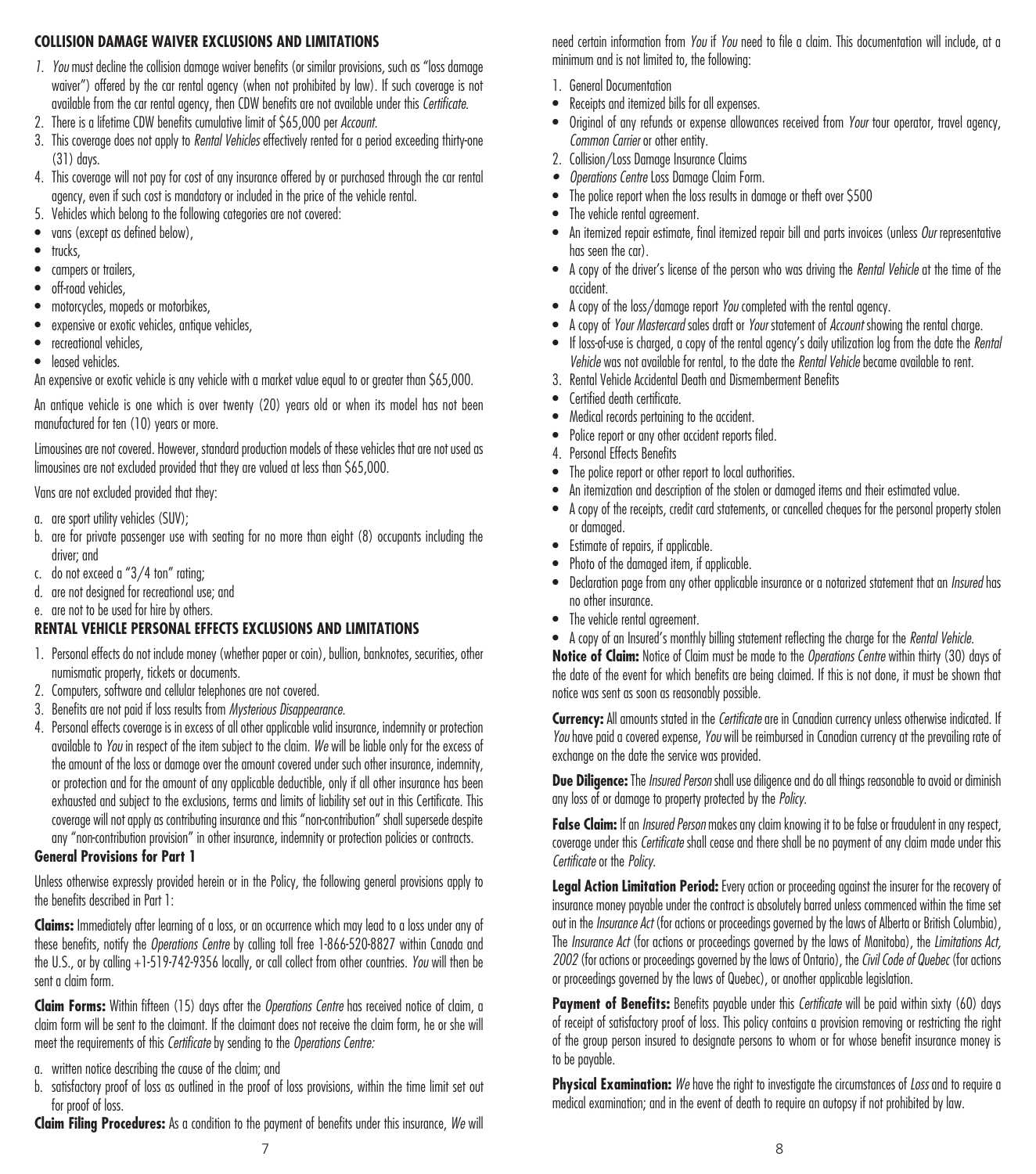**Proof of Loss:** *Your* completed claim form together with written proof of loss must be sent to the *Operations Centre* within ninety (90) days of the date a claim arises. Failure to give notice of claim or furnish proof of loss within the time prescribed does not invalidate the claim if it is shown that it was not reasonably possible to give notice or furnish proof within the time so prescribed and if the notice or proof is given or furnished as soon as reasonably possible, and in no event later than one (1) year from the date of the event for which benefits are being claimed.

**Subrogation:** Following *Our* payment of an *Insured Person's* claim for loss or damage, *We* shall be subrogated to the extent of the cost of such payment, to all of the rights and remedies of the *Insured Person* against any party in respect of such loss or damage, and shall be entitled at *Our* own expense to sue in the name of the *Insured Person*. *The Insured Person* shall give *Us* all such assistance as *We* may reasonably require to secure *Our* rights and remedies, including the execution of all documents necessary to enable *Us* to bring suit in the name of the *Insured Person*.

**Termination of Coverage:** An *Insured Person's* coverage will automatically terminate on the earliest of the following, the date when: an *Insured Person* for any reason ceases to fall within the description of *Insured Person*; the *Policy* is terminated as provided in the *Policy*; the *Bank* receives notice that the Primary Cardholder wishes to cancel the Account; the Primary Cardholder's Account ceases to be in *Good Standing*. No losses incurred after such termination date will be paid.

# **PART 2 – Common Carrier Accidental Death and Dismemberment (AD&D) Benefits Certificate of Insurance**

The insurance described in this Certificate of Insurance ("Certificate")is provided under Group Policy No. TGV008 (the "*Policy*") issued by TD Life Insurance Company to MBNA, a division of The Toronto-Dominion Bank, (the "*Bank*"), which is named in the *Policy* as the Policyholder.

**Dependent Child(ren**) means a person who: is an unmarried, natural child, adopted child or stepchild of the *Cardholder*; is principally dependent on the *Cardholder* for support and is:

- a. under twenty-one (21) years of age, or
- b. under twenty-six (26) years of age and is a fulltime student attending a recognized college or university, or
- c. any age, but is incapable of self-sustaining employment due to physical or mental disability and is totally reliant on the *Cardholder* or his/her *Spouse* for support and maintenance.

**Insured Person** means the *Cardholder*, *Cardholder's Spouse*, and *Cardholder's Dependent Child(ren)* whose full fare or a portion thereof, for travel on a *Common Carrier* has been charged to the *Account*.

**Loss** of hand or foot means dismemberment by complete and permanent severance at or above the wrist or ankle joint. Loss of thumb and index finger means total loss of thumb and index finger on the same hand. Loss of sight must be complete, irrecoverable loss of all visual acuity and it must be the direct result of physical damage to the eye and/or optic nerve. Legal blindness is not the standard for determining Loss of sight under this policy. Loss of speech or hearing must be complete and irrecoverable.

**We, Our** and **Us** means TD Life Insurance Company.

## **Coverage Eligibility**

The following benefits apply when the *Cardholder* charges all or part of the cost of an Insured Person's fare for travel on a *Common Carrier* to the *Account* prior to departure.

### **Coverage Period**

The coverage is in effect while travelling on a *Trip*. The coverage ceases at the end of the I*nsured Person's Trip* or on the date on which the *Cardholder's* coverage terminates under this *Certificate* in accordance with the "Termination of Coverage" provisions set out in this *Certificate*.

The maximum total benefit payable, per *Account*, for any one accident shall be \$1,000,000. In no event will duplicate or multiple *Mastercard* cards obligate Us in excess of \$1,000,000 per accident.

We will pay this benefit in the event that an *Insured Person*, while travelling as a passenger on a *Common Carrier* during a *Trip* or while travelling as a passenger on any *Common Carrier* to and from the airport, bus, train or ship terminal where the *Trip* begins or ends, suffers an *Accidental Bodily Injury*  resulting in one of the following *Losses*:

| Loss:                                           | <b>Amount of Benefit</b> |
|-------------------------------------------------|--------------------------|
| Loss of Life                                    | \$1,000,000              |
| Loss of Both Hands or Feet                      | \$1,000,000              |
| Loss of One Foot or One Hand                    |                          |
| and the Entire Sight of One Eye                 | \$1,000,000              |
| Loss of Entire Sight of Both Eyes               | \$1,000,000              |
| Loss of One Hand and One Foot                   | \$1,000,000              |
| Loss of Speech and Hearing                      | \$1,000,000              |
| Loss of One Hand or One Foot                    | \$500,000                |
| Loss of Entire Sight of One Eye                 | \$500,000                |
| Loss of Speech                                  | \$500,000                |
| Loss of Hearing                                 | \$500,000                |
| Loss of Thumb and Index Finger on the Same Hand | \$250,000                |

If more than one of the described *Losses* is sustained by an *Insured Person* in any one accident, then the maximum total benefit payable for that person is limited to the greatest amount payable for any one of the *Losses* sustained.

**Exposure and Disappearance** If by reason of an accident covered by the *Policy* an *Insured Person* is unavoidably exposed to the elements and as a result of such exposure suffers a Loss for which indemnity is otherwise payable hereunder, such *Loss* will be covered under the terms of the *Policy*.

If the body of an *Insured Person* has not been found within six (6) months after the date of disappearance as the result of the sinking or wrecking of a *Common Carrier* in which the *Insured Person* was riding at the time of the accident and under such circumstances as would otherwise be covered hereunder, it will be presumed that the *Insured Person* suffered Loss of Life resulting from bodily injury caused solely by an accident.

### **Payment of Benefits**

The loss of life benefit of a *Cardholder* will be paid to the designated beneficiary. This choice must be in writing and filed with Our *Administrator*. All other benefit amounts for *Losses* suffered by the *Cardholder* are paid to the *Cardholder.*

The loss of life benefit of a *Spouse* or *Dependent Child(ren)* will be paid to the *Cardholder*, if living, otherwise to the designated beneficiary. This choice must be in writing and filed with *Our Administrator*. All other benefit amounts for Losses suffered by the *Spouse* or Dependent Child(ren) are paid to the *Spouse* or *Dependent Child(ren)*, except that any amount payable for *Losses* sustained by a minor will be paid to the minor's legal guardian.

If the *Cardholder* has not chosen a beneficiary, or if there is no beneficiary alive when the *Insured Person* dies, the amount payable will be paid to the *Cardholder's* estate.

### **COMMON CARRIER ACCIDENTAL DEATH AND DISMEMBERMENT**

### **EXCLUSIONS AND LIMITATIONS**

This insurance (Common Carrier Accidental Death and Dismemberment) does not cover certain risks.

We will not pay benefits if the *Insured Person's Loss* is directly or indirectly a result of one or more of the following:

- **1. Disease** sickness, illness, bodily or mental infirmity or disease of any kind; or
- **2. Suicide** suicide, attempted suicide or self-inflicted injury while sane or insane; or
- **3. War or Insurrection** declared or undeclared war, or any act of war, riot or insurrection, or service in the armed forces of any country or international organization; or
- **4. Intoxication** any event which occurs while the concentration of alcohol in the *Insured Person's* blood exceeds 80 milligrams of alcohol in 100 millilitres of blood; or
- **5. Drugs or Poison** any voluntary ingestion of poison, toxic substances or non-toxic substances or drugs, sedatives or narcotics, whether illicit or prescribed, in such quantity that they become toxic, or voluntary inhalation of a gas; or
- **6. Criminal Offence** committing or attempting to commit a criminal offence, or committing or provoking an assault; or
- **7. Medical Complications** medical or surgical treatment or complications arising there from, except when required as a direct result of an *Accidental Bodily Injury*.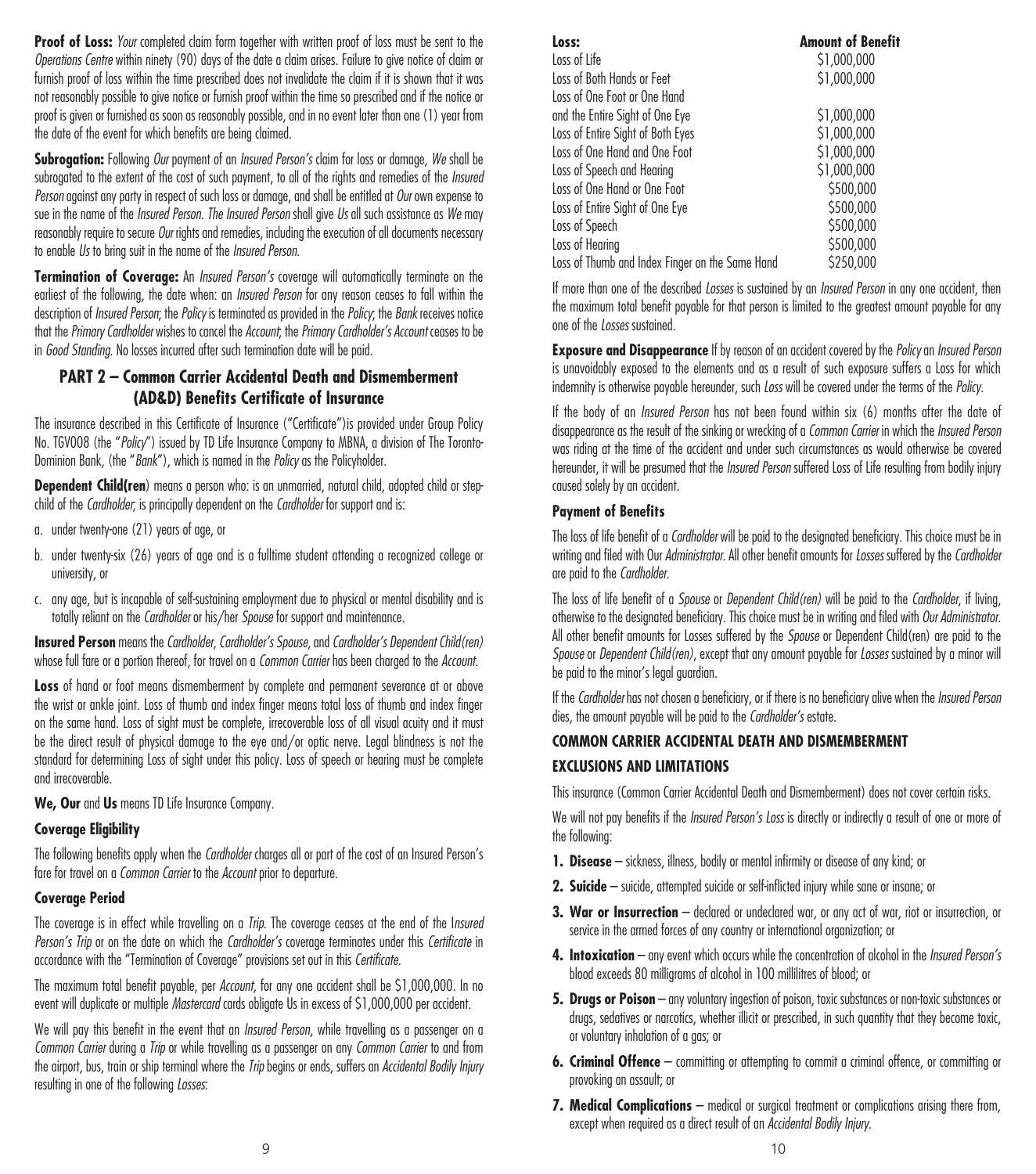# **General Provisions for Part 2**

Unless otherwise expressly provided herein or in the *Policy*, the following general provisions apply to the benefits described in Part 2:

**Claims:** Immediately after learning of a loss, or an occurrence which may lead to a loss under any of these benefits, notify the *Operations Centre* by calling toll free 1-866-520-8827 within Canada and the U.S., or by calling +1-519-742-9356 locally, or call collect from other countries. *You* will then be sent a claim form.

**Claim Filing Procedures:** As a condition to the payment of benefits under this insurance, *We* will need certain information from *You* if *You* need to file a claim. This documentation will include, at a minimum and is not limited to, the following:

- 1. General Documentation
- Receipts and itemized bills for all expenses.
- Original of any refunds or expense allowances received from *Your* tour operator, travel agency, *Common Carrier* or other entity.
- 2. Common Carrier Accidental Death and Dismemberment Benefits
- Certified death certificate.
- Medical records pertaining to the accident.
- Police report or any other accident reports filed.

**Claim Forms:** Within fifteen (15) days after the *Operations Centre* has received notice of claim, a claim form will be sent to the claimant. If the claimant does not receive the claim form, he or she will meet the requirements of this *Certificate* by sending to the *Operations Centre:*

- a. written notice describing the cause of the claim; and
- b. satisfactory proof of loss as outlined in the proof of loss provisions, within the time limit set out for proof of loss.

**Notice of Claim:** Notice of Claim must be made to the *Operations Centre* within thirty (30) days of the date of the event for which benefits are being claimed. If this is not done, it must be shown that notice was sent as soon as reasonably possible.

**Currency:** All amounts stated in the *Certificate* are in Canadian currency unless otherwise indicated. If *You* have paid a covered expense, *You* will be reimbursed in Canadian currency at the prevailing rate of exchange on the date the service was provided.

**Due Diligence:** The *Insured Person* shall use diligence and do all things reasonable to avoid or diminish any loss of or damage to property protected by the *Policy*.

**False Claim:** If an *Insured Person* makes any claim knowing it to be false or fraudulent in any respect, coverage under this *Certificate* shall cease and there shall be no payment of any claim made under this *Certificate* or the *Policy*.

**Legal Action Limitation Period:** Every action or proceeding against the insurer for the recovery of insurance money payable under the contract is absolutely barred unless commenced within the time set out in the *Insurance Act* (for actions or proceedings governed by the laws of Alberta or British Columbia), The *Insurance Act* (for actions or proceedings governed by the laws of Manitoba), the *Limitations Act, 2002* (for actions or proceedings governed by the laws of Ontario), the *Civil Code of Quebec* (for actions or proceedings governed by the laws of Quebec), or another applicable legislation.

**Payment of Benefits:** Benefits payable under this *Certificate* will be paid within sixty (60) days of receipt of satisfactory proof of loss. This policy contains a provision removing or restricting the right of the group person insured to designate persons to whom or for whose benefit insurance money is to be payable.

**Physical Examination:** We have the right to investigate the circumstances of *Loss* and to require a medical examination; and in the event of death to require an autopsy if not prohibited by law.

**Proof of Loss:** *Your* completed claim form together with written proof of loss must be sent to the *Operations Centre* within ninety (90) days of the date a claim arises. Failure to give notice of claim or furnish proof of loss within the time prescribed does not invalidate the claim if it is shown that it was not reasonably possible to give notice or furnish proof within the time so prescribed and if the notice or proof is given or furnished as soon as reasonably possible, and in no event later than one (1) year from the date of the event for which benefits are being claimed.

**Subrogation:** Following *Our* payment of an *Insured Person's* claim for loss or damage, *We* shall be subrogated to the extent of the cost of such payment, to all of the rights and remedies of the *Insured Person* against any party in respect of such loss or damage, and shall be entitled at Our own expense to sue in the name of the Insured Person. The *Insured Person* shall give *Us* all such assistance as *We* may reasonably require to secure *Our* rights and remedies, including the execution of all documents necessary to enable *Us* to bring suit in the name of the *Insured Person*.

**Termination of Coverage:** An *Insured Person's* coverage will automatically terminate on the earliest of the following, the date when: an *Insured Person* for any reason ceases to fall within the description of Insured Person; the *Policy* is terminated as provided in the *Policy*; the *Bank* receives notice that the *Primary Cardholder* wishes to cancel the *Account*; the *PrimaryCardholder'sAccount* ceases to be in *Good Standing*. No losses incurred after such termination date will be paid.

## **PART 3 – Unexpected Return Home Benefits Certificate of Insurance**

The insurance described in this Certificate of Insurance ("Certificate")is provided under Group Policy No. TGV014 (the "*Policy*") issued by TD Home and Auto Insurance Company to MBNA, a division of The Toronto-Dominion Bank, (the "*Bank*"), which is named in the *Policy* as the Policyholder.

**Dependent Child(ren)** means a person who: is an unmarried, natural child, adopted child or stepchild of the *Cardholder*; is principally dependent on the *Cardholder* for support and is:

- a. under twenty-one (21) years of age, or
- b. under twenty-six (26) years of age and is a fulltime student attending a recognized college or university, or
- c. any age, but is incapable of self-sustaining employment due to physical or mental disability and is totally reliant on the *Cardholder* or his/her *Spouse* for support and maintenance.

**Insured Person** means the *Cardholder*, *Cardholder's Spouse* and/or *Cardholder's Dependent Child(ren)*.

In the event of the death of an immediate relative (spouse, child including adopted children, parent, legal guardian, parent-in-law, brother or sister including step brothers or sisters, grandparents, grandchildren, daughter-in-law, son-in-law, brother-in-law, sister-in-law) while *You* are on a *Trip*, We will reimburse the *Cardholder* for the lesser of the additional charges to change *Your* ticket or to purchase a one-way economy fare by a *Common Carrier* to return *You* to *Your* province/territory of residence up to a maximum of \$2,000 per *Insured Person* for a maximum total of \$25,000 total per Covered *Trip* for all *Insured Persons* on the same *Covered Trip*.

*You* must call the *Operations Centre* for help in making the necessary arrangements, failure to do so may result in *Your* claim being delayed or denied.

**We, Our** and **Us** means TD Home and Auto Insurance Company.

## **Coverage Eligibility**

The following benefits apply when the *Cardholder* charges all or part of the cost of an *Insured Person's* fare for travel on a *Common Carrier* to the *Account* prior to departure.

### **Coverage Period**

The coverage is in effect while travelling on a *Trip*. The coverage ceases at the end of the *Insured Person's Trip* or on the date on which the *Cardholder's* coverage terminates under this *Certificate* in accordance with the "Termination of Coverage" provisions set out in this *Certificate*.

### **General Provisions for Part 3**

Unless otherwise expressly provided herein or in the *Policy*, the following general provisions apply to the benefits described in Part 3:

**Claims:** Immediately after learning of a loss, or an occurrence which may lead to a loss under any of these benefits, notify the *Operations Centre* by calling toll free 1-866-520-8827 within Canada and the U.S., or by calling +1-519-742-9356 locally, or call collect from other countries. *You* will then be sent a claim form.

**Claim Filing Procedures:** As a condition to the payment of benefits under this insurance, *We* will need certain information from *You* if *You* need to file a claim. This documentation will include, at a minimum and is not limited to, the following: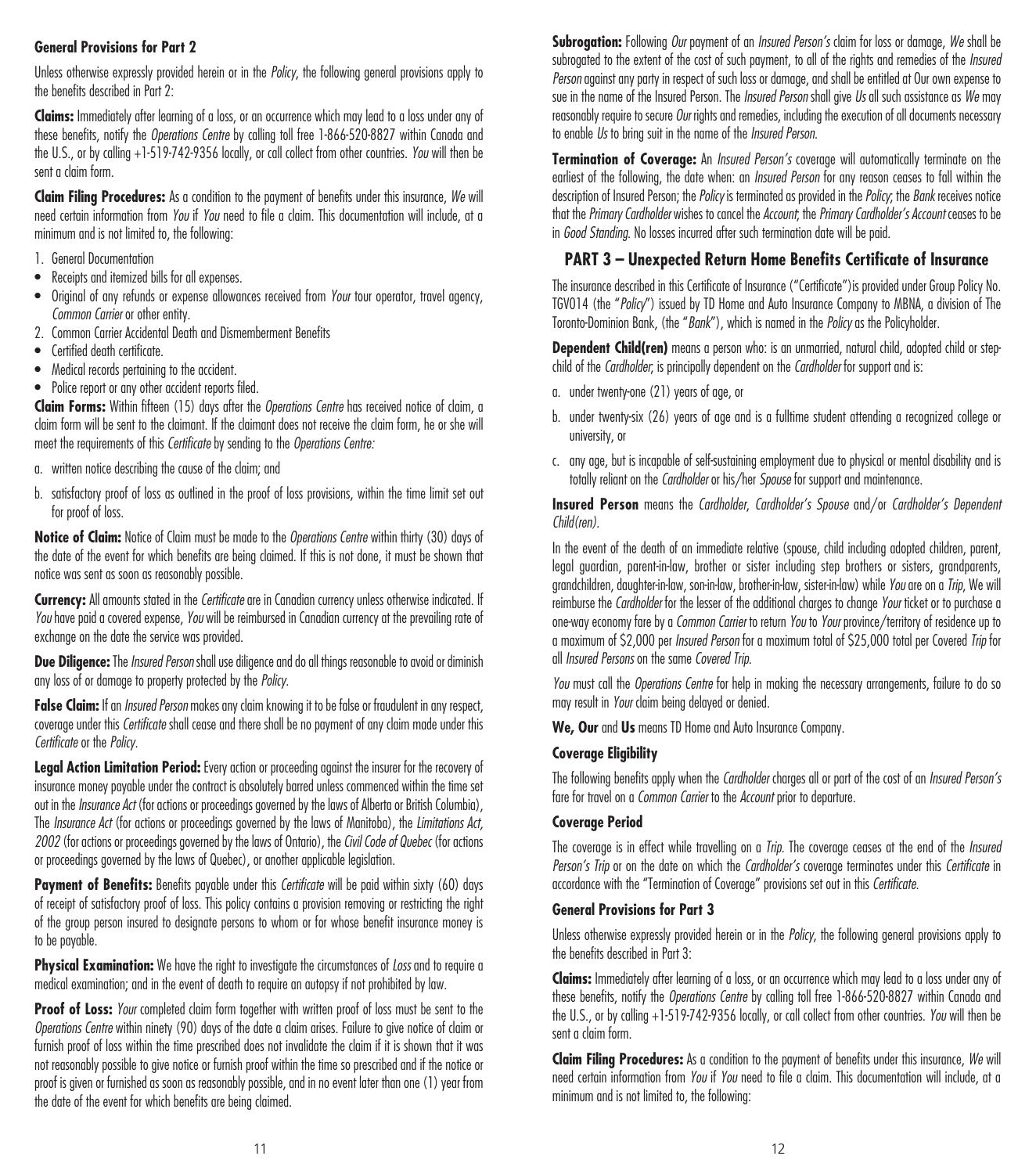- 1. General Documentation
- Receipts and itemized bills for all expenses.
- Original of any refunds or expense allowances received from *Your* tour operator, travel agency, *Common Carrier* or other entity.
- 2. Unexpected Return Home Benefits
- A copy of the immediate family member's death certificate.

**Claim Forms:** Within fifteen (15) days after the *Operations Centre* has received notice of claim, a claim form will be sent to the claimant. If the claimant does not receive the claim form, he or she will meet the requirements of this *Certificate* by sending to the *Operations Centre*:

- a. written notice describing the cause of the claim; and
- b. satisfactory proof of loss as outlined in the proof of loss provisions, within the time limit set out for proof of loss.

**Notice of Claim:** Notice of Claim must be made to the *Operations Centre* within thirty (30) days of the date of the event for which benefits are being claimed. If this is not done, it must be shown that notice was sent as soon as reasonably possible.

**Currency:** All amounts stated in the *Certificate* are in Canadian currency unless otherwise indicated. If *You* have paid a covered expense, *You* will be reimbursed in Canadian currency at the prevailing rate of exchange on the date the service was provided.

**Due Diligence:** The *Insured Person* shall use diligence and do all things reasonable to avoid or diminish any loss of or damage to property protected by the *Policy*.

**False Claim:** If an *Insured Person* makes any claim knowing it to be false or fraudulent in any respect, coverage under this *Certificate* shall cease and there shall be no payment of any claim made under this *Certificate* or the *Policy*.

**Legal Action Limitation Period:** Every action or proceeding against the insurer for the recovery of insurance money payable under the contract is absolutely barred unless commenced within the time set out in the *Insurance Act* (for actions or proceedings governed by the laws of Alberta or British Columbia), The *Insurance Act* (for actions or proceedings governed by the laws of Manitoba), the *Limitations Act, 2002* (for actions or proceedings governed by the laws of Ontario), the *Civil Code of Quebec* (for actions or proceedings governed by the laws of Quebec), or another applicable legislation.

**Payment of Benefits:** Benefits payable under this *Certificate* will be paid within sixty (60) days of receipt of satisfactory proof of loss. This policy contains a provision removing or restricting the right of the group person insured to designate persons to whom or for whose benefit insurance money is to be payable.

**Proof of Loss:** *Your* completed claim form together with written proof of loss must be sent to the *Operations Centre* within ninety (90) days of the date a claim arises. Failure to give notice of claim or furnish proof of loss within the time prescribed does not invalidate the claim if it is shown that it was not reasonably possible to give notice or furnish proof within the time so prescribed and if the notice or proof is given or furnished as soon as reasonably possible, and in no event later than one (1) year from the date of the event for which benefits are being claimed.

**Subrogation:** Following *Our* payment of an *Insured Person's* claim for loss or damage, *We* shall be subrogated to the extent of the cost of such payment, to all of the rights and remedies of the *Insured Person* against any party in respect of such loss or damage, and shall be entitled at *Our* own expense to sue in the name of the *Insured Person*. The *Insured Person* shall give *Us* all such assistance as *We* may reasonably require to secure *Our* rights and remedies, including the execution of all documents necessary to enable Us to bring suit in the name of the Insured Person.

**Termination of Coverage:** An *Insured Person's* coverage will automatically terminate on the earliest of the following, the date when: an *Insured Person* for any reason ceases to fall within the description of *Insured Person*; the *Policy* is terminated as provided in the *Policy*; the *Bank* receives notice that the Primary Cardholder wishes to cancel the Account; the Primary Cardholder's Account ceases to be in *Good Standing*. No losses incurred after such termination date will be paid.

# **PART 4 – Purchase Assurance and Extended Warranty Certificate of Insurance**

The insurance described in this Certificate of Insurance ("Certificate")is provided under Group Policy No. TGV012 (the "*Policy*") issued by TD Home and Auto Insurance Company to MBNA, a division of The Toronto-Dominion Bank, (the "*Bank*"), which is named in the Policy as the Policyholder.

## **PURCHASE ASSURANCE**

**Insured Person** means the *Cardholder*.

**We, Our** and **Us** means TD Home and Auto Insurance Company.

## **Coverage Eligibility**

The following benefits apply when *You* charge the full cost of covered personal property items to *Your Account* or if *You* purchase an item using an access cheque issued in connection with *Your Account*.

**Coverage Period** Insurance coverage ends at the earliest of ninety (90) days from the date of purchase, subject to the terms and conditions of this *Certificate*, or the date on which *Your* coverage is terminated in accordance with the "Termination of Coverage" provision set out in this *Certificate*.

This insurance covers against theft of or damage to covered personal property items purchased by *You*, anywhere in the world to the extent that such items are not otherwise protected or insured in whole or in part. If such item is stolen or damaged, it will be repaired, replaced or *You* will be reimbursed the purchase price (not including taxes), at *Our* discretion.

## **PURCHASE ASSURANCE EXCLUSIONS AND LIMITATIONS**

- 1. The following items are not covered:
- a. travellers cheques, money (paper or coin), tickets, bullion, bank notes, negotiable instruments or other numismatic property;
- b. documents;
- c. animals or living plants;
- d. mail order purchase until delivered and accepted by the *Cardholder*;
- e. golf balls;
- f. automobiles, motorboats, airplanes, motorcycles, motorscooters, snowblowers, riding lawnmowers, golf carts, lawn tractors, trailers or any other motorized vehicles (except for miniature electrically powered vehicles intended for recreational use by children), or any of their respective parts or accessories.
- 2. Computers, software, their parts and accessories are collectively considered one item. Coverage for such an item is limited to \$1,000 per loss.
- 3. Jewelry and fine art (art objects) are collectively considered one item. Coverage is limited to \$500 for each item per loss.
- 4. There is a lifetime total accumulative limit of \$60,000 per *Account*.
- 5. Where a covered item is part of a pair or set, *You* will receive no more than the value of the particular part or parts stolen or damaged, regardless of any special value that the item may have as part of an aggregate purchase price of such pair or set.
- 6. The *Operations Centre*, may, at its sole option, elect to a) repair, rebuild or replace the item stolen or damaged (whether wholly or in part), upon notifying *You* of its intention to do so within sixty (60) days following receipt of the required proof of loss; or b) reimburse *You* for the item, not exceeding the purchase price (not including taxes).
- *7. You* will be entitled to receive no more than the purchase price (not including taxes) of the protected item as recorded on the *Mastercard* sales receipt.

## **EXTENDED WARRANTY**

**Insured Person** means the *Cardholder*.

**We, Our** and **Us** means TD Home and Auto Insurance Company.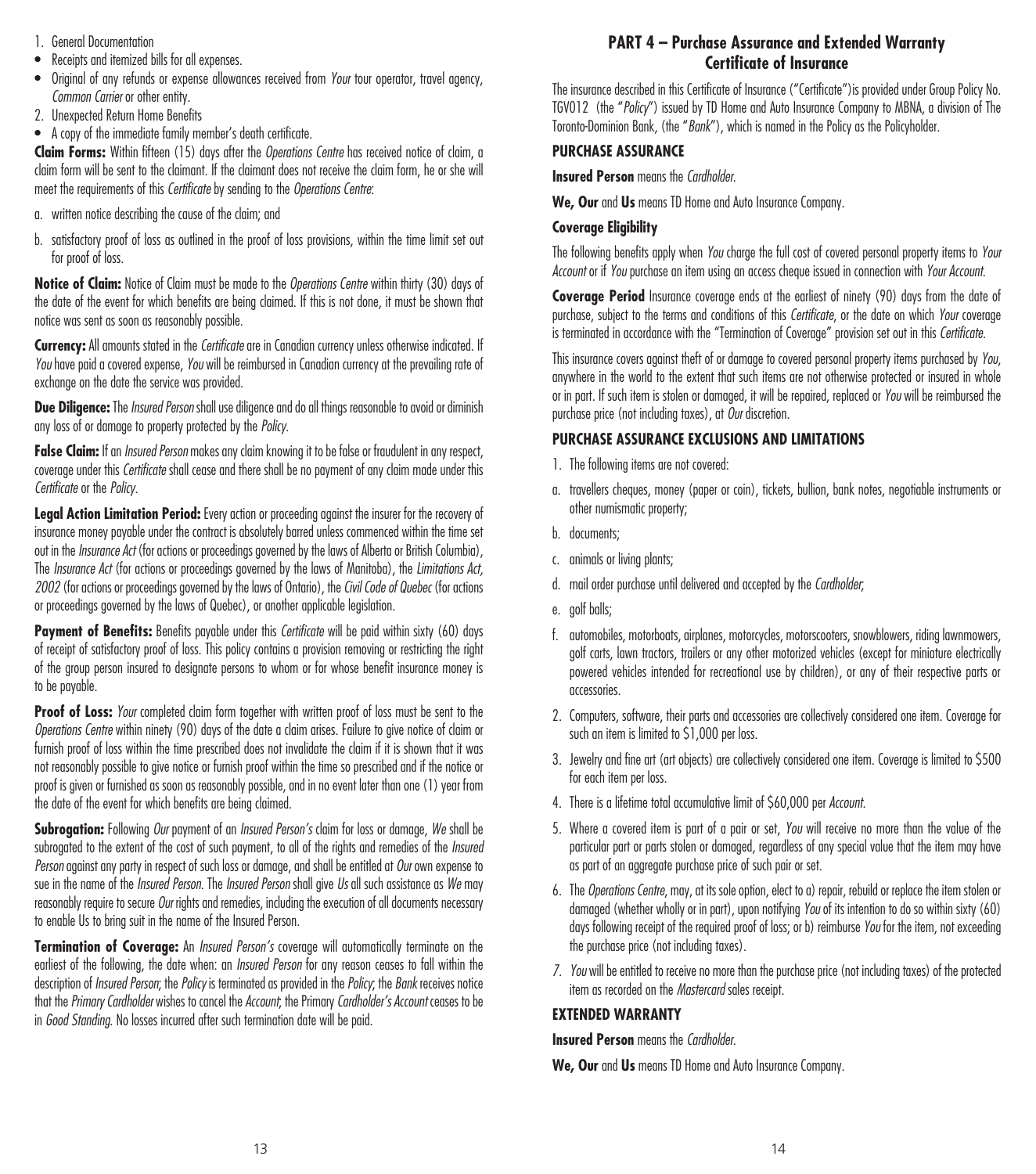## **Coverage Eligibility**

The following benefits apply when *You* charge the full cost of an item to *Your Account*. Regardless of where the item is purchased, it must have a warranty valid in Canada. The coverage is available automatically, without registration, where the original manufacturer's warranty does not exceed 5 years.

Where the original manufacturer's warranty exceeds 5 years, the item must be registered within one year of the date of purchase with the *Operations Centre*. *You* must provide the following to register the item:

- copy of the vendor sales receipt
- customer copy of the *Mastercard* sales receipt
- serial number of the item (if available)
- original manufacturer's warranty valid in Canada
- description of the item.

This insurance will extend the original manufacturer's warranty for repair services by doubling the period provided by the original manufacturer. The maximum warranty extension available is one year. Terms of the extension will be in accordance with the original manufacturer's warranty (excluding any extended warranty offered by the manufacturer or any other party).

# **EXTENDED WARRANTY EXCLUSIONS AND LIMITATIONS**

- 1. The Extended warranty ends automatically when the original manufacturer ceases to carry on business for any reason whatsoever.
- 2. The following items are not covered: a) used items, b) automobiles, trailers, motorboats, airplanes, motorcycles, motorscooters, snowblowers, riding lawnmowers, golf carts, lawn tractors or any other motorized vehicles (except for miniature electrically powered vehicles intended for children) or any of their respective parts or accessories.
- 3. The extended warranty applies only to any parts and/or labour costs resulting from mechanical breakdown or failure of a covered item, or any other obligations that were specifically covered under the terms of the original manufacturer's warranty that is valid in Canada.

## **GENERAL PURCHASE ASSURANCE AND EXTENDED WARRANTY EXCLUSIONS AND LIMITATIONS**

- 1. Claims resulting from the following are not covered:
- a. fraud;
- b. abuse;
- c. hostilities of any kind (including war, invasion, rebellion, insurrection), confiscation by authorities; risks of contraband;
- d. illegal activities;
- e. normal wear and tear;
- f. flood, earthquake, radioactive contamination;
- *g. Mysterious Disappearance*
- h. inherent product defects;
- i. modifications or repairs to items or attempts thereof.
- 2. Eligible items which *You* give as a gift are covered, however; *You*, not the recipient, must make the claim for benefits. Items which have been sent by mail are not covered until they have been received by the recipient.
- 3. Bodily injury, property damages, consequential damages, punitive damages, exemplary damages and attorney's fees are not covered.
- 4. Copies of receipts and other documents described in this *Certificate* must be presented by *You* to file a valid claim.
- *5. You* must notify the *Operations Centre* immediately after learning of any loss or occurrence. Upon receipt of such notice, the *Operations Centre* will provide *You* with the appropriate claim forms.
- 6. No other person or entity shall have any right, remedy or claim (legal or equitable) to these

benefits. *You* shall not assign these benefits other than benefits for gifts as expressly provided in this *Certificate*.

- 7. At the sole discretion of the *Operations Centre*, *You* may be required to send at *Your* own expense, the damaged item on which a claim is based to an address designated by the *Operations Centre*.
- 8. Purchase benefits are only available to the extent that the item in question is not otherwise protected or insured in whole or in part. Benefits are in excess of all other applicable valid insurance, indemnity protection or warranty available to the *Cardholder* in respect of the item subject to the claim. *We* will only be liable for the excess of the amount of the loss or damage over the amount covered under such other insurance, indemnity or protection and for the amount of any applicable deductible, only if all other insurance has been exhausted and subject to the exclusions, terms and limits of liability set out in this *Certificate*. This coverage will not apply as contributing insurance and this "noncontribution" shall prevail despite any "non-contribution provision" in other insurance, indemnity or protection policies or contracts.

## **General Provisions for Part 4**

Unless otherwise expressly provided herein or in the *Policy*, the following general provisions apply to the benefits described in Part 4:

**Claims:** Immediately after learning of a loss, or an occurrence which may lead to a loss under any of these benefits, notify the *Operations Centre* by calling toll free 1-866-520-8827 within Canada and the U.S., or by calling +1-519-742-9356 locally, or call collect from other countries. *You* will then be sent a claim form.

**Claim Filing Procedures:** As a condition to the payment of benefits under this insurance, *We* will need certain information from *You* if *You* need to file a claim. This documentation will include, at a minimum and is not limited to, the following:

- 1. General Documentation
- Receipts and itemized bills for all expenses.
- 2. Purchase Assurance
- A copy of the store receipt for the item purchased.
- A copy of an *Insured's* monthly billing statement reflecting the item purchased.
- Original police report or other report to local authorities.
- Estimate of repairs, if applicable.
- Photo of the damaged item, if applicable.
- Declaration's page from any other applicable insurance or a notarized statement that an Insured has no other insurance.
- 3. Extended Warranty
- A copy of the store receipt for the item purchased.
- A copy of an *Insured's* monthly billing statement reflecting the item purchased.
- A copy of the manufacturer's original Canadian warranty.
- A copy of the repair bill or estimate from the manufacturer's authorized repair facility.

**Claim Forms:** Within fifteen (15) days after the *Operations Centre* has received notice of claim, a claim form will be sent to the claimant. If the claimant does not receive the claim form, he or she will meet the requirements of this *Certificate* by sending to the *Operations Centre*:

- a. a written notice describing the cause of the claim; and
- b. satisfactory proof of loss as outlined in the proof of loss provisions, within the time limit set
- c. out for proof of loss.

**Notice of Claim:** Notice of Claim must be made to the *Operations Centre* within thirty (30) days of the date of the event for which benefits are being claimed. If this is not done, it must be shown that notice was sent as soon as reasonably possible.

**Currency:** All amounts stated in the *Certificate* are in Canadian currency unless otherwise indicated. If *You* have paid a covered expense, *You* will be reimbursed in Canadian currency at the prevailing rate of exchange on the date the service was provided.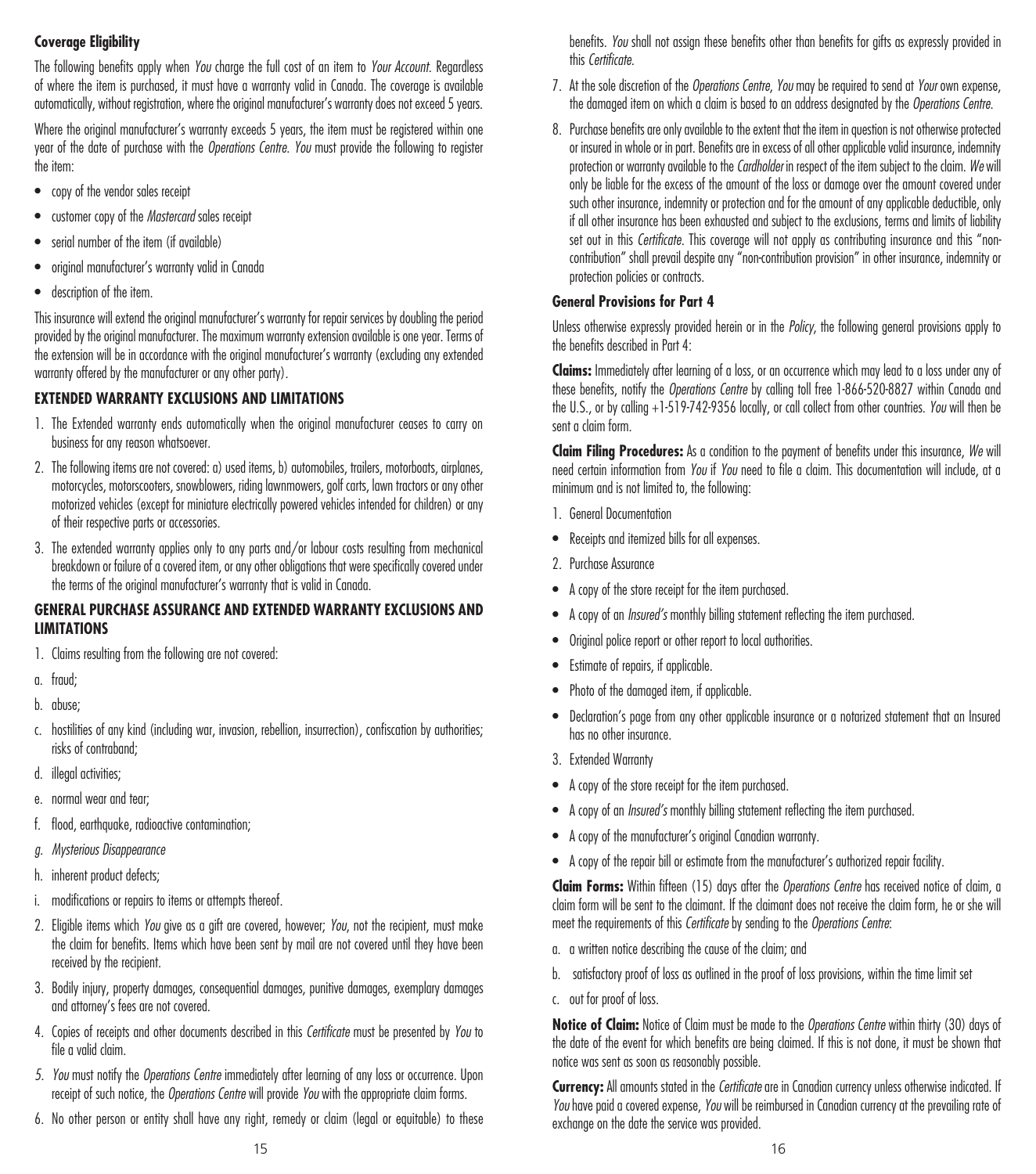**Due Diligence:** The *Insured Person* shall use diligence and do all things reasonable to avoid or diminish any loss of or damage to property protected by the *Policy*.

**False Claim:** If an *Insured Person* makes any claim knowing it to be false or fraudulent in any respect, coverage under this *Certificate* shall cease and there shall be no payment of any claim made under this *Certificate* or the *Policy*.

**Legal Action Limitation Period:** Every action or proceeding against the insurer for the recovery of insurance money payable under the contract is absolutely barred unless commenced within the time set out in *the Insurance Act* (for actions or proceedings governed by the laws of Alberta or British Columbia), The *Insurance Act* (for actions or proceedings governed by the laws of Manitoba), the *Limitations Act, 2002* (for actions or proceedings governed by the laws of Ontario), the *Civil Code of Quebec* (for actions or proceedings governed by the laws of Quebec), or another applicable legislation.

**Payment of Benefits:** Benefits payable under this *Certificate* will be paid within sixty (60) days of receipt of satisfactory proof of loss. This policy contains a provision removing or restricting the right of the group person insured to designate persons to whom or for whose benefit insurance money is to be payable.

**Proof of Loss:** *Your* completed claim form together with written proof of loss must be sent to the *Operations Centre* within ninety (90) days of the date a claim arises. Failure to give notice of claim or furnish proof of loss within the time prescribed does not invalidate the claim if it is shown that it was not reasonably possible to give notice or furnish proof within the time so prescribed and if the notice or proof is given or furnished as soon as reasonably possible, and in no event later than one (1) year from the date of the event for which benefits are being claimed.

**Subrogation:** Following *Our* payment of an *Insured Person's* claim for loss or damage, We shall be subrogated to the extent of the cost of such payment, to all of the rights and remedies of the *Insured Person* against any party in respect of such loss or damage, and shall be entitled at Our own expense to sue in the name of the Insured *Person*. The *Insured Person* shall give *Us* all such assistance as *We* may reasonably require to secure *Our* rights and remedies, including the execution of all documents necessary to enable *Us* to bring suit in the name of the Insured Person.

**Termination of Coverage:** An *Insured Person's* coverage will automatically terminate on the earliest of the following, the date when: an *Insured Person* for any reason ceases to fall within the description of *Insured Person*; the *Policy* is terminated as provided in the *Policy*; the *Bank* receives notice that the *Primary Cardholder* wishes to cancel the *Account*; the *Primary Cardholder's Account* ceases to be in *Good Standing*. No losses incurred after such termination date will be paid.

### **PART 5– Legal Assistance**

This is not an insurance benefit. This is a service provided by our *Administrator*. Any payments made by Our *Administrator* will be charged to *Your Mastercard* card.

**Dependent Child(ren)** means a person who: is an unmarried, natural child, adopted child or stepchild of the *Cardholder*; is principally dependent on the *Cardholder* for support and is:

- a. under twenty-one (21) years of age, or
- b. under twenty-six (26) years of age and is a fulltime student attending a recognized college or university, or
- c. any age, but is incapable of self-sustaining employment due to physical or mental disability and is totally reliant on the *Cardholder* or his/her *Spouse* for support and maintenance.

**Insured Person** means the *Cardholder*, and *Cardholder's Spouse* and/or *Cardholder's Dependent Child(ren.)*

### **Coverage Eligibility**

No need to use *Your Mastercard card* to be eligible for the following service.

### **Coverage Period**

The following service is available to *You* until such time as *Your* coverage is terminated in accordance with the "Termination of Coverage" provision set out in this *Certificate*.

If while travelling *You* require legal assistance, *You* can call the *Operations Centre* for referral to a local legal advisor and/or for assistance with arrangements for the posting of bail and the payment of legal fees, to a maximum of \$5,000, which will be charged to the *Account* (subject to credit availability).

### **General Provisions for Part 5**

Unless otherwise expressly provided herein or in the *Policy*, the following general provisions apply to the benefits described in Part 5:

**Currency:** All amounts stated in the *Certificate* are in Canadian currency unless otherwise indicated. If *You* have paid a covered expense, *You* will be reimbursed in Canadian currency at the prevailing rate of exchange on the date the service was provided.

**Legal Action Limitation Period:** Every action or proceeding against the insurer for the recovery of insurance money payable under the contract is absolutely barred unless commenced within the time set out in the *Insurance Act* (for actions or proceedings governed by the laws of Alberta or British Columbia), The *Insurance Act* (for actions or proceedings governed by the laws of Manitoba), the *Limitations Act, 2002* (for actions or proceedings governed by the laws of Ontario), the *Civil Code of Quebec* (for actions or proceedings governed by the laws of Quebec), or another applicable legislation.

**Termination of Coverage:** An *Insured Person's* coverage will automatically terminate on the earliest of the following, the date when: an *Insured Person* for any reason ceases to fall within the description of *Insured Person*; the *Policy* is terminated as provided in the *Policy*; the *Bank* receives notice that the Primary Cardholder wishes to cancel the Account; the Primary Cardholder's Account ceases to be in *Good Standing*. No losses incurred after such termination date will be paid.

## **PART 6 – Trip Assistance**

This is not an insurance benefit. This is a service provided by our *Administrator*. Any payments made by Our *Administrator* will be charged to *Your Mastercard* card.

**Dependent Child(ren)** means a person who: is an unmarried, natural child, adopted child or stepchild of the *Cardholder*; is principally dependent on the *Cardholder* for support and is:

- a. under twenty-one (21) years of age, or
- b. under twenty-six (26) years of age and is a fulltime student attending a recognized college or university, or
- c. any age, but is incapable of self-sustaining employment due to physical or mental disability and is totally reliant on the *Cardholder* or his/her *Spouse* for support and maintenance.

**Insured Person** means the *Cardholder*, *Cardholder's Spouse* and/or *Cardholder's Dependent Child(ren)*.

### **Coverage Eligibility**

No need to use *Your Mastercard* card to be eligible for the following services.

**Coverage Period** The following services are available to *You* until such time as *Your* coverage is terminated in accordance with the "Termination of Coverage" provision set out in this *Certificate*.

#### **1. Emergency Cash Transfer**

When *You* are travelling away from home, the *Operations Centre* will help *You* to obtain an emergency cash transfer which will be charged to the *Account* (subject to credit availability, to a maximum of \$5,000) or payment for such costs will be arranged, if reasonably possible, through family or friends if it cannot be charged to the *Account*.

### **2. Lost Document and Ticket Replacement**

The *Operations Centre* will help *You* replace lost or stolen travel documents. The cost of obtaining replacement documents will be charged to the *Account* (subject to credit availability) or payment for such costs will be arranged, if reasonably possible, through family or friends if they cannot be charged to the *Account*.

### **3. Lost Baggage Assistance**

The *Operations Centre* will help *You* locate or replace lost or stolen luggage and personal effects. The cost of obtaining replacement luggage and personal effects will be charged to the *Account* (subject to credit availability) or payment for such costs will be arranged, if reasonably possible, through family or friends if they cannot be charged to the *Account*.

### **4. Pre-Trip Information**

*You* can call the *Operations Centre* to obtain information regarding passport and visa regulations and vaccination and inoculation requirements for the country to which *You* are travelling.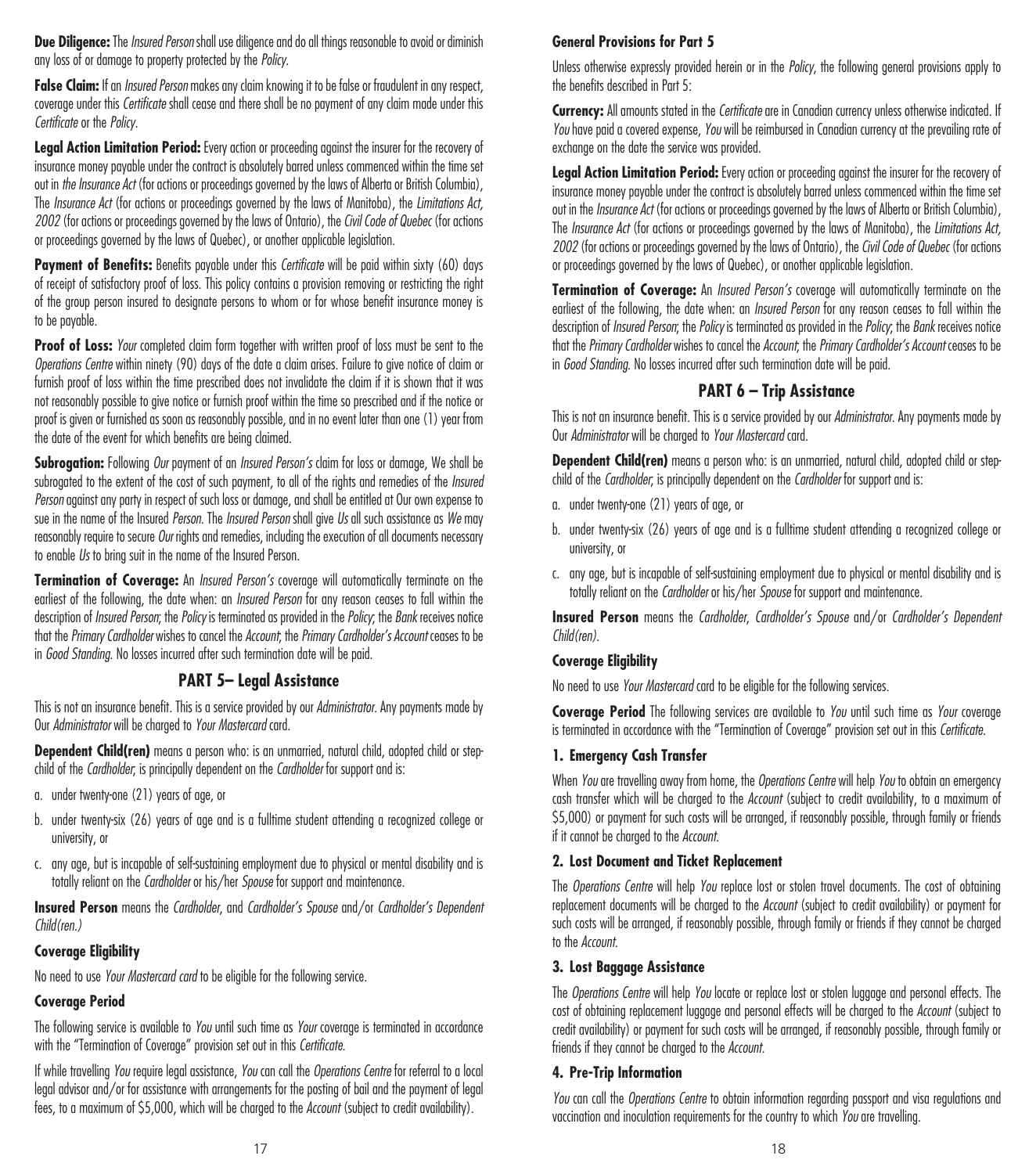## **5. Operations Centre – Assistance Services**

The services described above to be provided by the *Operations Centre* and assistance services only, not insurance benefits. Assistance services may not be available in countries where there is political unrest or which *Operations Centre* determines to be unsafe. In order to access these services from anywhere in Canada or the U.S., call toll-free 1-866-520-8827. From elsewhere call collect +1-519-742-9356.

### **General Provisions for Part 6**

Unless otherwise expressly provided herein or in the Policy, the following general provisions apply to the benefits described in Part 6:

**Currency:** All amounts stated in the *Certificate* are in Canadian currency unless otherwise indicated. If *You* have paid a covered expense, *You* will be reimbursed in Canadian currency at the prevailing rate of exchange on the date the service was provided.

**Legal Action Limitation Period:** Every action or proceeding against the insurer for the recovery of insurance money payable under the contract is absolutely barred unless commenced within the time set out in the *Insurance Act* (for actions or proceedings governed by the laws of Alberta or British Columbia), The *Insurance Act* (for actions or proceedings governed by the laws of Manitoba), the *Limitations Act, 2002* (for actions or proceedings governed by the laws of Ontario), the *Civil Code of Quebec* (for actions or proceedings governed by the laws of Quebec), or another applicable legislation.

**Termination of Coverage:** An *Insured Person's* coverage will automatically terminate on the earliest of the following, the date when: an *Insured Person* for any reason ceases to fall within the description of *Insured Person*; the *Policy* is terminated as provided in the *Policy*; the *Bank* receives notice that the *Primary Cardholder* wishes to cancel the *Account*; the *Primary Cardholder's Account* ceases to be in *Good Standing*. No losses incurred after such termination date will be paid.

## **PART 7 – Delayed & Lost Baggage Certificate of Insurance**

The insurance described in this Certificate of Insurance ("Certificate")is provided under Group Policy No. TGV017 (the "*Policy*") issued by TD Home and Auto Insurance Company to MBNA, a division of The Toronto-Dominion Bank, (the "*Bank*"), which is named in the *Policy* as the Policyholder.

The coverage *Certificate* below applies to the *Mastercard* which will be referred to as a "*Mastercard*" or "*Card*" throughout the *Certificate*:

This *Certificate* contains a clause which may limit the amount payable.

**Dependent Child(ren)** means *Cardholder's* natural, legally adopted, or step-children who are:

- unmarried;
- dependent on *Cardholder* for financial maintenance and support; and
- under 21 years of age; or
- under 25 years of age and attending an institution of higher learning, full-time, in Canada; or
- mentally or physically handicapped.

**We, Our** and **Us** means TD Home and Auto Insurance Company.

#### **Section 1 – Who is covered**

The *Covered Person*.

#### **Section 2 – What are the Coverages**

A. Delayed Baggage

In the event of a *Baggage Delay*, *the Cardholder* will be reimbursed for the cost to replace *Essential Items* provided those purchases are made before the baggage is returned to the *Covered Person* but in no event more than ninety-six (96) hours after arriving at the *Final Destination*. The benefits payable is subject to a maximum of \$1,000 per *Covered Person* per *Trip*.

### B. Lost Baggage

In the event the *Common Carrier* never locates the *Covered Person's Checked Baggage*, the *Cardholder* will be reimbursed for the portion of the replacement cost of lost personal property that is not paid by the *Common Carrier* or other insurance. The benefits payable is subject to a maximum of \$1,000 per *Covered Person* per *Trip*.

The total benefits payable in respect of sub-sections A and B are subject to a maximum of \$1,000 per *Covered Person* per *Trip*.

To activate coverage, the *Cardholder* must pay for the *Ticket* in full using their *Mastercard*. Coverage will be in force while baggage is in the custody of the *Common Carrier*.

### **Section 3 – Termination of Coverage**

Coverage terminates on the earliest of the following:

- 1. When the *Account* is closed;
- 2. When the *Account* is ninety (90) or more days past due, but coverage is automatically reinstated when the *Account* is returned to good standing:
- 3. When the *Policy* is cancelled except that the Insurer will remain liable for the claim if the event giving rise to the claim occurred prior to the effective termination date and the claim is otherwise valid.

## **Section 4 – Exclusion and Limitations**

No coverage is provided for:

Losses occurring when the *Checked Baggage* is delayed on a *Covered Person's* return home to their province or residence; expenses incurred more than ninety-six (96) hours after arriving at the *Final Destination* shown on the *Ticket*; expenses incurred after the *Checked Baggage* is returned to the *Covered Person*; losses caused by or resulting from any criminal act by the *Covered Person*; baggage not checked; baggage held, seized, quarantined or destroyed by customs or government agency; money; securities; credit cards and other negotiable instruments; tickets and documents.

### **Section 5 – Claims**

The *Cardholder* must furnish the Insurer with proof of claim. This shall include a signed loss report.

A. Initial Notification

If the *Covered Person* has incurred a claim covered under Delayed & Lost Baggage Insurance, the *Cardholder* must give notice by contacting the *Administrator* within forty-five (45) days from the date of the occurrence of the delay. Call toll-free between 8:00 a.m. and 8:00 p.m. Eastern Time Monday to Friday: 1-866-520-8827 or +1-519-742-9356.

The *Cardholder* will be asked to provide or, if writing, should provide:

- name, address, and telephone number;
- *• Account* number;
- the date, time and place of the occurrence of the delay or loss; and
- the amount of the claim.
- B. Written Proof

In the event of a claim covered under Delayed & Lost Baggage Insurance, a loss report will be mailed by the *Administrator* to the *Cardholder*. The *Cardholder* should complete it in full and return it within ninety (90) days from the date of occurrence of the delay or loss.

The loss report shall include but may not be limited to:

- a copy of the *Ticket*;
- a copy of the baggage claim ticket;
- a copy of the *Account* charge receipt or *Mastercard* statement for the cost of the *Ticket* and/or proof of redemption;
- a copy of a statement from the *Covered Person's* homeowner's or tenant's insurance carrier indicating the extent to which the *Covered Person* has been reimbursed for any items permanently lost with the *Covered Person's* baggage;
- itemized receipts for actual expenses incurred for essential clothing and toiletries;
- written statement from the *Common Carrier* confirming all of the following specifics:
- date and time of delay or loss;
- date and time that baggage was returned, or if not returned, a statement of the amount of liability accepted by the *Common Carrier*, if any;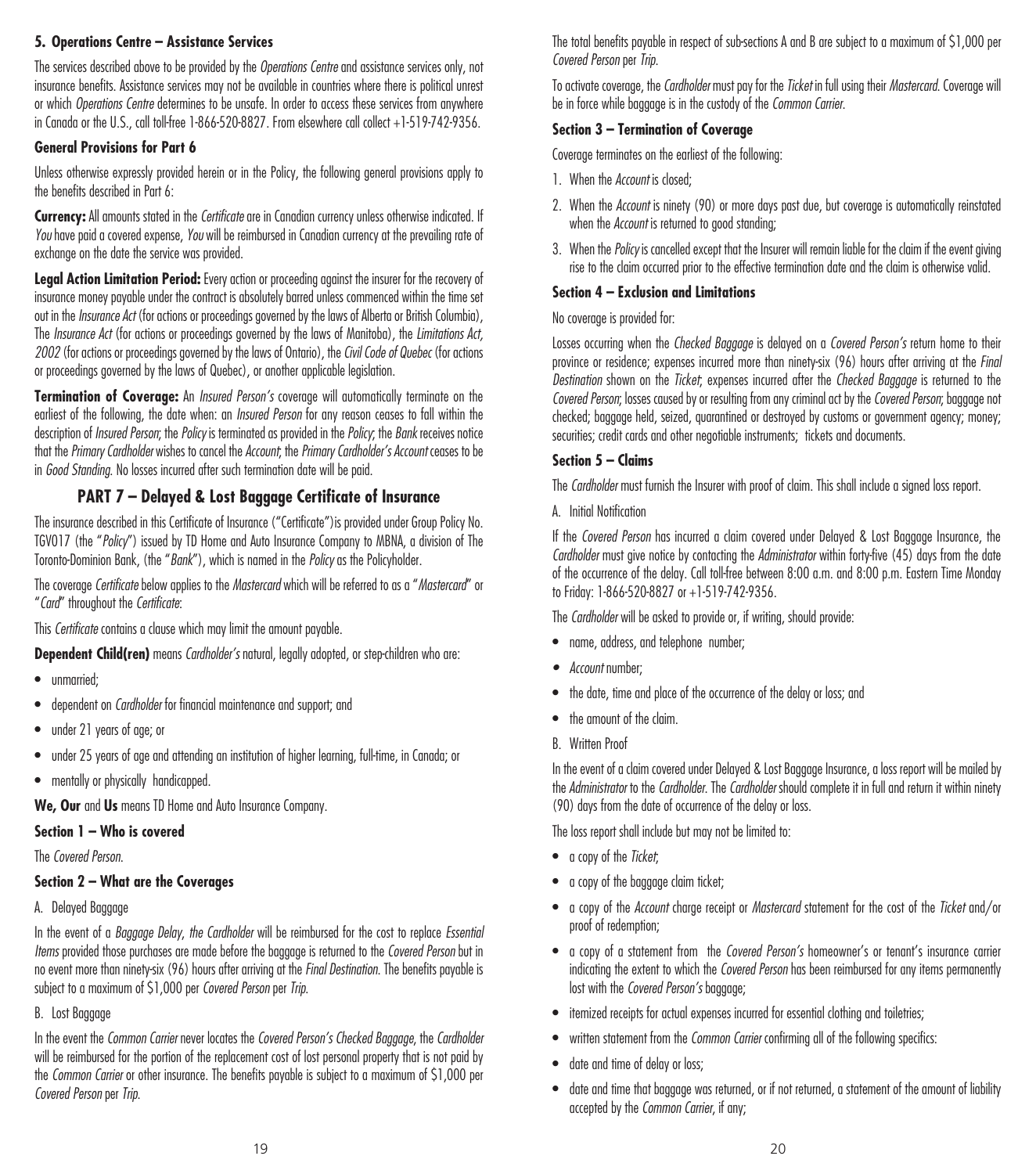- reason or circumstances surrounding the delay or loss; and
- any other information reasonably required by *Our Administrator*.

#### **Section 6 -General Provisions for Part 7**

Unless otherwise expressly provided herein or in the Policy, the following general provisions apply to the benefits described in Part 7:

No legal action may be brought to recover on the Policy until sixty (60) days after the Insurer has been given written proof of loss. Every action or proceeding against an insurer for the recovery of insurance money payable under the contract is absolutely barred unless commenced within the time set out in the Insurance Act or other applicable legislation.

### Benefits *Cardholder* Only

This protection shall insure ONLY to the benefit of the *Cardholder*. No other person or entity shall have any right, remedy or claim, either legal or equitable to the benefits.

#### False Claim

If a *Cardholder* makes any claim knowing it to be false or fraudulent in any respect, such *Cardholder* shall no longer be entitled to the benefits of this protection nor to the payment of any claim made under the *Policy*.

#### Legal Action Limitation Period

Every action or proceeding against an insurer for the recovery of insurance money payable under the contract is absolutely barred unless commenced within the time set out in the *Insurance Act* (for actions or proceedings governed by the laws of Alberta and British Columbia), The *Insurance Act* (for actions or proceedings governed by the laws of Manitoba), the *Limitations Act, 2002* (for actions or proceedings governed by the laws of Ontario), or other applicable legislation. For those actions or proceedings governed by the laws of Quebec, the prescriptive period is set out in the *Civil Code of Quebec.*

#### Other Insurance

The coverage provided by the Insurer is issued strictly as excess coverage and does not apply as contributing insurance; it will reimburse the *Cardholder* only to the extent a permitted claim exceeds coverage and payment under Other Insurance, regardless of whether the Other Insurance contains provisions purporting to make its coverage non-contributory or excess. The Policy also provides coverage for the amount of the deductible of Other Insurance.

#### Policy

This Certificate is not a policy of insurance. In the event of any conflict between this description of coverage and the *Policy*, the terms and conditions of the Policy will govern. In no event does possession of multiple certificates or *Mastercard Accounts* entitle a *Covered Person* to benefits in excess of this stated herein for any one loss sustained.

#### Subrogation with Respect to Lost Baggage

As a condition to the payment of any claim to a *Cardholder* under the Policy, the *Cardholder* and/ or any *Covered Person* shall, upon request, transfer or assign to the Insurer all legal rights against all other parties for the loss. The *Cardholder* shall give the Insurer all such assistance as the Insurer may reasonably require to secure its rights and remedies, including the execution of all documents necessary to enable the Insurer to bring suit in the name of the *Cardholder* and/or *Covered Person*.

## **Part 8 – Flight/Trip Delay Certificate of Insurance**

The insurance described in this Certificate of Insurance ("*Certificate*") is provided under Group Policy No. TGV019 (the "*Policy*") issued by TD Home and Auto Insurance Company to MBNA, a division of The Toronto-Dominion Bank, (the "*Bank*"), which is named in the *Policy* as the Policyholder.

*Our Administrator* administers the insurance on behalf of TD Home and Auto Insurance Company, and provides claims assistance, claims payment and administrative services under the Group Policy.

*Covered Trip* means travel on a *Common Carrier*, the fare for which at least 75% has been charged to *Your Account* and/or using *Your Points*.

**Dependent Child(ren)** means *Cardholder's* natural, adopted, or step-children who are:

- unmarried;
- dependent on *Cardholder* for financial maintenance and support; and
- under 22 years of age; or
- under 26 years of age and attending an institution of higher learning, full-time, in Canada; or
- mentally or physically handicapped.

**We, Our** and **Us** means TD Home and Auto Insurance Company.

### **Section 1 - \$500 Flight/Trip Delay Coverage**

In the event that a departure of a *Common Carrier* on a *Covered Trip* on which the *Covered Person* had arranged to travel is delayed for four (4) hours from the time specified in the itinerary supplied to the *Covered Person*, We will pay up to \$500 for reasonable expenses for meals and accommodation while delayed and reasonable additional ground transportation expenses. Benefits payable are subject to the following:

- 1. Delay of a *Common Carrier* is caused by inclement weather which means any severe weather condition that delays the scheduled arrival or departure of a *Common Carrier*; or
- 2. Delay caused by equipment failure of a *Common Carrier*, which means any sudden, unforeseen breakdown in the Common Carrier's equipment that delays the scheduled arrival or departure of a *Common Carrier*; or
- 3. Delay due to an unforeseen strike or other job action by employees of a *Common Carrier*, which means any labor disagreement that delays the scheduled arrival or departure of a *Common Carrier*.

This coverage for Flight/Trip Delay does not include any loss caused directly and/or indirectly due to:

- 1. An event which was made public or known to the *Cardholder* prior to the date the trip was booked;
- 2. Laws, regulations or orders issued or made by any government or Public Authority;
- 3. Strikes or labor disputes that existed or of which advanced warning had been given prior to the date the *Covered Trip* was booked;
- 4. Cancellation due to the withdrawal from service temporarily or permanently of any *Common Carrier* on the orders or recommendations of any Port Authority or the Aviation Agency of any similar body in any country; or
- 5. A bomb search or bomb threat.

The Flight/Trip Delay benefit is excess over any other insurance or indemnity (including any reimbursements by the *Common Carrier*) available to the *Covered Person*.

#### **Section 2- Claims**

If *You* have incurred a claim covered under the Flight/Trip Delay Insurance Plan, *You* must give notice by contacting *Our Administrator* within forty-five (45) days from the date of the occurrence of the delay.

To report *Your* claim, please call 1-866-520-8827 or +1-519-742-9356.

In the event of a claim covered under the Flight/Trip Delay Insurance, a loss report will be mailed to the *Cardholder*. the *Cardholder* should complete it in full and return it within ninety (90) days from the date of occurrence of the delay.

The loss report shall include but may not be limited to:

- a copy of the *Common Carrier* ticket;
- a copy of the *Account* charge receipt or *Mastercard* statement for the cost of the *Common Carrier* and/or proof of redemption;
- itemized receipts for actual expenses incurred for essential items and other expenses incurred as a result of the *Covered Person's* Flight/Trip Delay;
- written statement from the *Common Carrier* confirming the date and time of the *Common Carrier* delay;
- reason or circumstances surrounding the delay; and
- any other information reasonably required by our *Administrator*.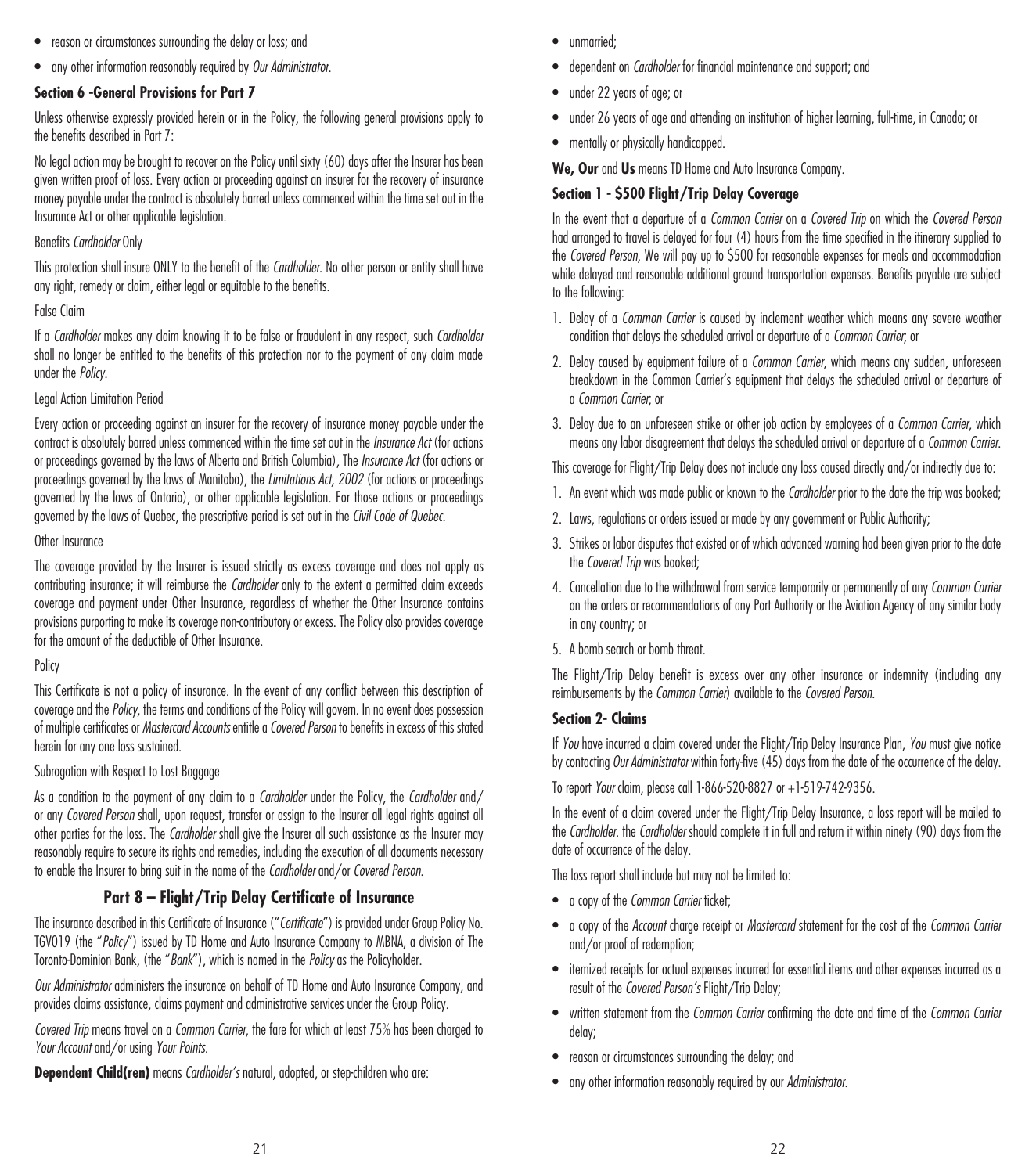### **Section 3 – Individual Termination of Insurance**

The insurance coverage of the *Covered Person* shall terminate on the earliest of the following:

- a. the date the *Policy* is terminated
- b. the expiration of the *Policy* term for which premium has been paid
- c. the date the *Account* is cancelled or the *Account* privileges are terminated.

## **Section 4 – General Provisions for Part 8**

Unless otherwise expressly provided herein or in the *Policy*, the following general provisions apply to the benefits described in Part 8:

Conformance With Statutes: Any terms of this *Policy* which are in conflict with the applicable statutes, laws or regulations of the province or territory in which this *Policy* is issued are amended to conform to such statutes.

Policy: This certificate is a description of coverage provided by the *Policy* issued to The Toronto-Dominion Bank. All terms and conditions of the *Policy* govern. In no event does possession of multiple certificates or *Mastercard Accounts* entitle an *Insured Person* to benefits in excess of those described herein.

### Legal Action Limitation Period

Every action or proceeding against an insurer for the recovery of insurance money payable under the contract is absolutely barred unless commenced within the time set out in the *Insurance Act* (for actions or proceedings governed by the laws of Alberta and British Columbia), The *Insurance Act* (for actions or proceedings governed by the laws of Manitoba), the *Limitations Act, 2002* (for actions or proceedings governed by the laws of Ontario), or other applicable legislation. For those actions or proceedings governed by the laws of Quebec, the prescriptive period is set out in the *Civil Code of Quebec*.

# **PART 9 – Travel Medical Certificate of Insurance**

TD Life Insurance Company ("*TD Life*") provides the insurance for this Certificate of Insurance ("*Certificate*") under Group Policy No.**TGV016** (the "Group Policy"). Our *Administrator* administers the insurance on behalf of *TD Life,* and provides medical and claims assistance, claims payment and administrative services under the Group Policy. This Certificate contains important information. Please read it carefully and take it with *You* on *Your* trip.

## **IMPORTANT NOTICE – READ CAREFULLY BEFORE YOU TRAVEL**

*You* have purchased travel insurance coverage – what's next? *We* want *You* to understand (and it is in *Your* best interests to know) what *Your* coverage includes, what it excludes, and what is limited (payable but with limits). Please take time to read through *Your* Certificate before *You* travel. Italicized and capitalized terms are defined in *Your Certificate*.

- Travel insurance covers claims arising from sudden and unexpected situations (e.g. accidents and emergencies)
- To qualify for this insurance, *You* must meet all the eligibility requirements.
- This insurance contains limitations and exclusions (e.g. *Medical Conditions* that are not *Stable*, pregnancy, child born on trip, excessive use of alcohol, high risk activities, etc.).
- This insurance may not cover claims related to *Pre-Existing Medical Conditions* whether disclosed or not.
- Contact Our *Administrator* at 1-866-520-8827 or +1-519-742-9356 (collect) before seeking *Treatment* or *Your* benefits may be limited or denied.
- In the event of a claim, *Your* prior medical history may be reviewed.

IT IS *YOUR* RESPONSIBILITY TO UNDERSTAND YOUR COVERAGE.

Please read *Your Certificate* for specific coverage, details, limitations and exclusions.

**Coverage Period** means the period of time during which a *Medical Emergency* must occur for a benefit to be payable.

**Covered Trip** means a trip:

- made by an *Insured Person* outside the *Insured Person's* province or territory of residence;
- that does not exceed the *Maximum Number* of *Covered Days*, including the *Departure Date*; and
- the date the *Insured Person* no longer meets the eligibility requirements; or
- the date coverage terminates.

Note: In the event of a claim, the *Insured Person* will be required to submit proof of the departure. Only a *Medical Emergency* occurring during a *Covered Trip* will be eligible for consideration. Note that the day of departure counts as a full day for this purpose.

Exclusions:

- A *Covered Trip* does not include any trip for the purpose of commuting to or from an *Insured Person's* usual place of employment.
- Coverage is only provided under the Group Policy if the *Medical Emergency* occurs within the *Maximum Number of Covered Days* that the *Insured Person* is first away from his or her province or territory of residence. Note that the day of departure counts as a full day for this purpose.

Note: If the *Insured Person's* trip exceeds the *Maximum Number of Covered Days*, the Insured Person may want to purchase separate insurance under a different *TD Life* group policy for the number of days that the trip will exceed the *Maximum Number of Covered Days*.

Different terms and conditions will apply and, depending on the Insured Person's age and the length of their trip, the *Insured Person* may be required to provide information about their health. Call *TD Life* prior to *Your Departure Date* at 1-866-520-8827 for more information or if *You* would like to obtain a quote.

**Dependent Child(ren)** means *Your* natural, adopted, or step-children who are:

- unmarried;
- dependent on *You* for financial maintenance and support; and
- under 22 years of age; or
- under 26 years of age and attending an institution of higher learning, full-time, in Canada; or
- mentally or physically handicapped.

Exclusion: A *Dependent Child(ren)* does not include a child born while the child's mother is outside her province or territory of residence during the *Covered Trip*. The child will not be insured with respect to that trip.

**Insured Person** means a person who is eligible to be insured under this Certificate as described in section 2.

**We, Our** and **Us** means TD Life Insurance Company ("*TD Life*").

### **Section 1 -Summary of Benefits**

| Benefits                           | Maximum Benefit Payable         |  |
|------------------------------------|---------------------------------|--|
| <b>Medical Emergency Insurance</b> | \$2,000,000 per                 |  |
|                                    | Insured Person per Covered Trip |  |

## **Section 2 -Eligibility**

The *Primary Cardholder* is eligible to be insured under this *Certificate* if:

- the *Primary Cardholder* is under the age of 65 on the *Departure Date*; and
- throughout the *Covered Trip*:
	- is a resident of Canada;
	- is covered under a *GHIP* or a valid health care plan in Canada for members of the Canadian Armed Forces; and
	- has an *Account* in *Good Standing*.

The *Primary Cardholder's Spouse* is eligible to be insured under this *Certificate* if:

- the *Primary Cardholder* meets all eligibility requirements whether or not the *Primary Cardholder* is travelling with the *Spouse*, except the *Primary Cardholder* does not have to be under the age of 65 on the *Departure Date*; and
- throughout the *Covered Trip*, the *Spouse*: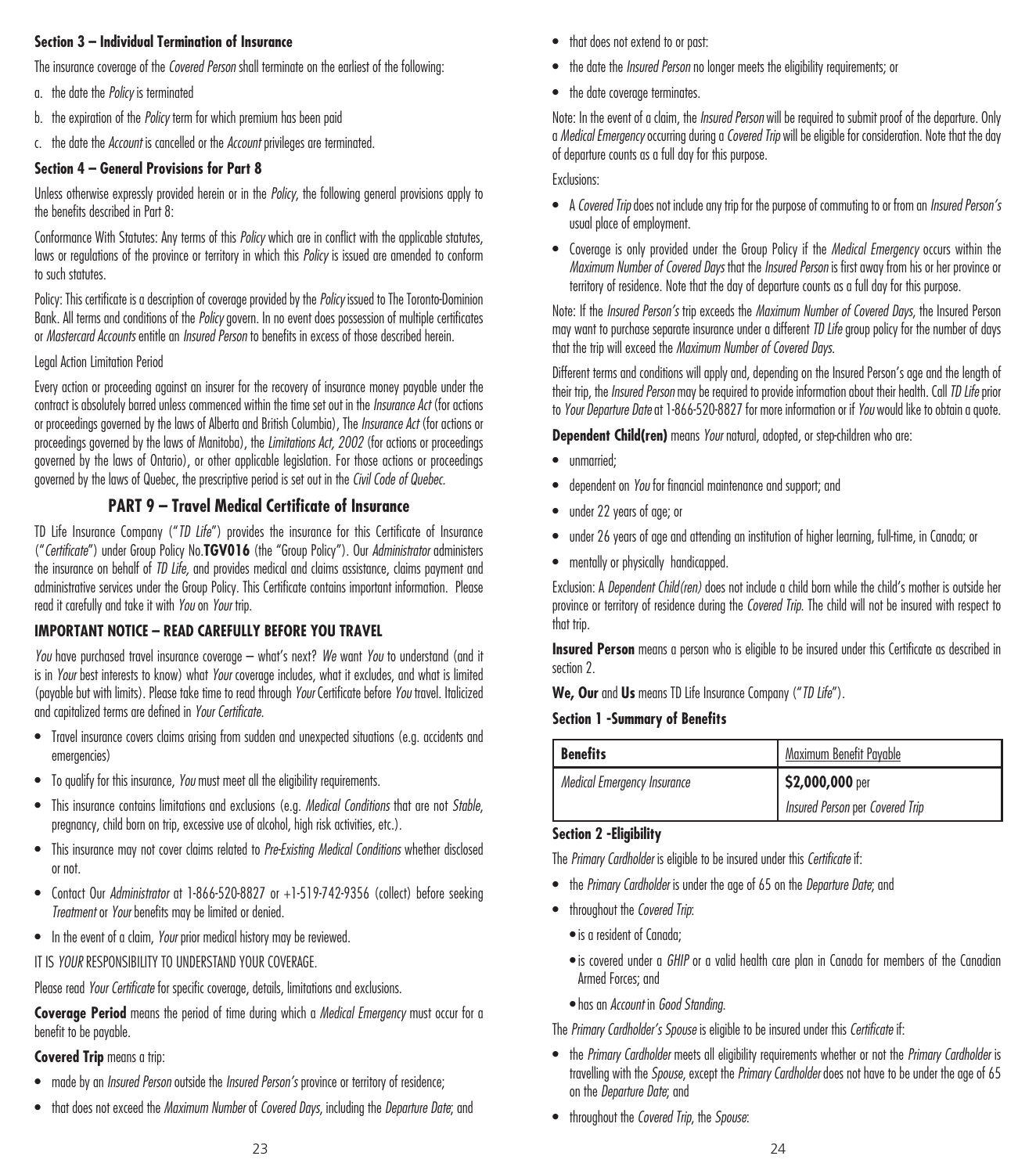- is a resident of Canada;
- is covered under a *GHIP* or a valid health care plan in Canada for members of the Canadian Armed Forces; and
- continues to meet the definition of *Spouse* of the *Primary Cardholder*; and
- is under the age of 65 on the *Departure Date*.

The *Primary Cardholder's Dependent Child(ren)* is eligible to be insured under this *Certificate* whether or not the *Primary Cardholder* or the *Primary Cardholder's Spouse* travels with them if:

- the *Primary Cardholder* meets all eligibility requirements, except the *Primary Cardholder* does not have to be under the age of 65 on *the Departure Date*; and
- throughout the *Covered Trip, the Dependent Child(ren):*
	- is a resident of Canada;
	- is covered under a *GHIP* or a valid health care plan in Canada for members of the Canadian Armed Forces; and
	- continues to meet the definition of *Dependent Child(ren).*

**Exclusion:** If a Dependent Child(ren) is born while the child's mother is outside of her province of residence, the Dependent Child(ren) will not be insured with respect to that trip.

An *Authorized User* is eligible to be insured under this *Certificate* if:

- the *Primary Cardholder* meets all eligibility requirements whether or not the *Primary Cardholder* is travelling with the *Authorized User*, except the *Primary Cardholder* does not have to be under the age of 65 on the *Departure Date*; and
- throughout the *Covered Trip*, *the Authorized User*:
	- is a resident of Canada;
	- is covered under a *GHIP* or a valid health care plan in Canada for members of the Canadian Armed Forces; and
	- continues to meet the definition of *Authorized User*; and
	- is under the age of 65 on the *Departure Date*.

**Note:** The *Spouse* and *Dependent Child(ren)* of an *Authorized User* are not automatically eligible for coverage under this *Certificate* unless they meet other eligibility requirements set out above (e.g. if the child of an *Authorized User* is also the *Dependent Child(ren)* of the *Primary Cardholder*).

Coverage after the *Maximum Number of Covered Days:*

- This Certificate does not offer any coverage after the end of the *Maximum Number of Covered Days*.
- If an *Insured Person* is planning a trip that will last more than 21 days, the *Insured Person* may want to purchase separate insurance for the number of days that the trip will exceed the *Maximum Number of Covered Days.*
- Coverage may be available under a different *TD Life* group policy. Different terms and conditions will apply and, depending on the *Insured Person's* age and the length of their trip, the *Insured Person*  may be required to provide information about their health. Call *TD Life* prior to *Your Departure Date*  at **1-866-520-8827** for more information or if *You* would like to obtain a quote.

## **Section 3 – When Coverage Terminates**

Coverage for the *Primary Cardholder* under this Certificate will terminate on the earliest of the following dates:

- the date the *Account* is cancelled, closed or otherwise ceases to be in *Good Standing*;
- the date *You* cease to be eligible for coverage; and
- the date the Group Policy terminates.

Coverage for an *Insured Person* other than the *Primary Cardholder* under this *Certificate* will terminate on the earliest of the following dates:

• the date coverage terminates for the *Primary Cardholder*; and

• the date the *Insured Person* ceases to be eligible for coverage.

No benefits will be paid under this *Certificate* for losses incurred after coverage has terminated.

## **Section 4 – The Coverage Period**

The Coverage Period begins when the eligible *Insured Person* departs on a *Covered Trip*.

**Note:** The *Insured Person's* trip may be longer than the *Maximum Number* of *Covered Days.* However, only a *Medical Emergency* occurring within the first *Maximum Number of Covered Days* following the departure from the *Insured Person's* province or territory of residence will be considered. The day of departure counts as a full day for this purpose.

The *Coverage Period* ends on the earlier of:

- the date the *Insured Person* returns from the *Covered Trip*;
- the end of the *Maximum Number* of *Covered Days* for that *Insured Person*, except as described below;
- the date the Group Policy terminates.

However, if an *Insured Person* is suffering from a *Medical Emergency* at the end of the *Maximum Number of Covered Days* for that Insured Person (the "**Termination Date**"), then the Coverage Period:

- for that *Insured Person*; and
- for any other *Insured Person* if
	- *• Our Administrator* has approved a *Travelling Companion* Benefit for that other *Insured Person*; and
	- That other *Insured Person* was insured under this *Certificate* with respect to the *Covered Trip* at the *Termination Date* is automatically extended to 72 hours following the end of the *Medical Emergency.*

However, under no circumstances will coverage continue after termination of the Group Policy.

### **Section 5 – What Your Insurance Covers – Emergency Medical Insurance**

*We* will pay a *Medical Emergency Benefit* if an *Insured Person* suffers a *Medical Emergency during* the *Coverage Period* for a *Covered Trip*.

**Emergency Medical Benefit** means, subject to the Maximum Benefit Payable described in section 1, the *Usual*, *Customary* and *Reasonable Charges* for *Eligible Medical Emergency Expenses*, less all amounts payable or reimbursable under a *GHIP* or any group or individual health plans or insurance policies.

### **Eligible Medical Emergency Expenses** means:

- *• Hospital benefit:*
	- Attendance at a *Hospital* or appropriate medical facility for *Treatment* as an inpatient, outpatient, and emergency basis, when approved in advance by Our *Administrator*.
- **• Physicians' bills:**
	- Fees charged by a *Physician*, when required as part of *Treatment* for a *Medical Emergency*, and approved in advance by *Our Administrator*.
- **• Private duty nursing:**
	- up to \$5,000 for:
		- services performed by a registered nurse; including medically necessary nursing supplies;
		- medically necessary nursing supplies;
- **• Diagnostic services:**
	- charges for diagnostic tests, laboratory tests and X-rays which are:
		- prescribed by the treating *Physician*; and
	- approved in advance by *Our Administrator* if the tests involve:
		- magnetic resonance imaging (MRI);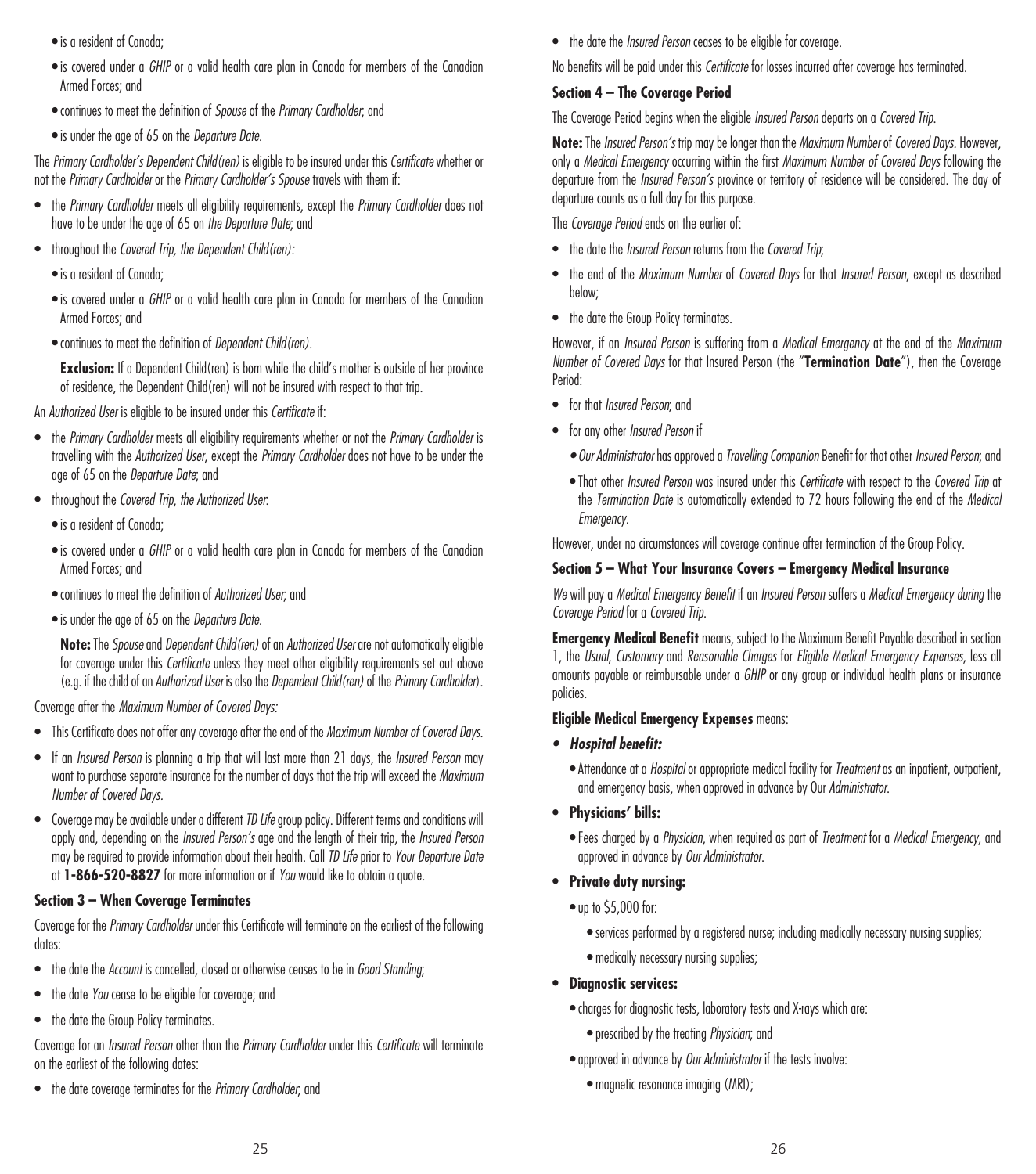- computerized axial tomography (CAT) scans;
- sonograms;
- ultrasounds; or
- any invasive diagnostic procedures including angioplasty;

### **• Ambulance:**

• charges for emergency ambulance service to the nearest approved *Hospital*;

## **• Air Ambulance:**

- charges for emergency air ambulance only if:
	- *• Our Administrator* makes the determination before the service is provided;
	- *• Our Administrator* pre-approves this service; and
	- *• Our Administrator* arranges this service;

## **• Prescriptions:**

- Reimbursement of prescription drugs prescribed during the *Covered Trip* required as part of emergency *Treatment*.
- **Note:** Vitamins and patent, proprietary and experimental drugs are excluded.

## **• Accidental Dental:**

- up to \$2,000 for dental *Treatment* that is:
	- required during a *Coverage Period*; and
	- necessitated by a blow to natural or permanently installed teeth which results from an accident causing a *Medical Emergency*;

## **• Emergency relief of dental pain**

*• Treatment* for emergency relief of dental pain is covered up to a maximum of \$200.

# **• Medical Appliances**

- cost of casts, crutches, trusses, braces, slings, splints and/or the rental cost of a wheelchair or walker where:
	- prescribed by a *Physician*; and
	- required as a result of a *Medical Emergency*;

## **• Emergency return home**

- The cost of a one-way economy fare and, if required to accommodate a stretcher, a second one-way economy fare, if:
	- as a result of a *Medical Emergency*, Our *Administrator* determines that an *Insured Person*  should return to Canada; and
	- *• Our Administrator* approves the transportation in advance.

**Note:** *We* will also pay the expenses for a qualified medical attendant to accompany *You* to *Your* province or territory of residence if recommended by the attending *Physician* during *Your Medical Emergency* and approval is granted by *Our Administrator* in advance.

## **• Transportation to Bedside**

- if an *Insured Person* is *Hospitalized* and is expected to remain *Hospitalized* for at least three consecutive days, the cost of one round-trip economy airfare from Canada if it is:
	- for the *Insured Person's Spouse*, parent, child, brother or sister; and
	- approved in advance by *Our Administrator*;

# **• Travelling Companion Benefit**

- the cost of a single one-way economy airfare if:
	- an *Insured Person* suffers a covered *Medical Emergency*;
	- as a result, a *Travelling Companion* stays beyond his or her scheduled return date; and
	- *• Our Administrator* approves, in advance, the cost of a one-way economy airfare back to the

*Travelling Companion's* place of departure;

## **• Bedside Companion Benefit**

- up to \$150 per day, to a maximum of \$1,500, for food and accommodation for a person if:
	- *• Our Administrator* has approved transportation for the person under either a Transportation to Bedside benefit or a *Travelling Companion* Benefit; and
	- *• Our Administrator* has approved the Bedside Companion Benefit in advance;

## **• Vehicle Return**

- up to \$1,000 toward the cost of returning an *Insured Person's* vehicle to his or her home or, if applicable, the nearest appropriate vehicle rental agency if:
	- the *Insured Person* is unable to return the vehicle due to a covered *Medical Emergency*; and
	- *• Our Administrator* arranges for the return of the vehicle;

## **• Return of Deceased**

- up to \$5,000 toward the cost of preparation and transportation home of a deceased *Insured Person* if death results from a covered *Medical Emergency*;
- the burial or the cremation of an Insured Person's remains where their death occurred; and
- one round-trip economy airfare if:
	- an *Immediate Family Member* is required to identify or obtain release of the deceased; and
	- *• Our Administrator* approves this transportation in advance.
- **• Baggage Return**
	- If an *Insured Person* returns to their province or territory of residence by air ambulance because of their *Medical Emergency*, this insurance covers the cost to return the *Insured Person's* baggage up to an overall maximum of \$500 per *Covered Trip*.

## **Section 6 – Limitations and Exclusions: What Your Insurance Does Not Cover**

Limitations and exclusions that apply to a particular benefit are found above, in the description of those benefits. In addition, for all benefits, this *Certificate* does not cover any *Treatment*, services, or expenses of any kind caused directly or indirectly as a result of the following:

## **1. Failure to report**

- A *Medical Emergency* must be reported to *Our Administrator* within 48 hours of admission to *Hospital*, or as soon as is reasonably possible.
- If the *Medical Emergency* is not reported as required, the maximum benefit payable with respect to the *Medical Emergency* will be 80% of the Eligible *Medical Emergency Expenses*, to a limit of \$30,000.

## **2. Pre-Existing Condition**

• There is no coverage and no benefit will be paid for any *Pre-Existing Condition* that was not *Stable* during the Pre-Existing Condition Period immediately preceding the beginning of the Coverage Period.

## **3. Reasonably foreseeable conditions**

• No benefit will be payable with respect to a sickness, accidental injury or *Medical Emergency* that was reasonably foreseeable when the *Insured Person* departed on the *Covered Trip*.

### **4. Medical Emergency occurring outside the Coverage Period**

- No benefit will be payable with respect to a *Medical Emergency* that occurs before the *Coverage Period* begins or after it ends.
- For an Insured Person under age 65, this means, for example, that no benefit will be paid with respect to any *Medical Emergency* if an *Insured Person's Medical Emergency* occurs after the first 21 days following an *Insured Person's* departure date from their province or territory of residence.
- Note that the day of departure counts as a full day for this purpose.

## **5. Failure to transfer to an appropriate facility for** *Treatment*

*• We*, in consultation with the *Insured Person's* treating *Physician*, reserve the right to transfer an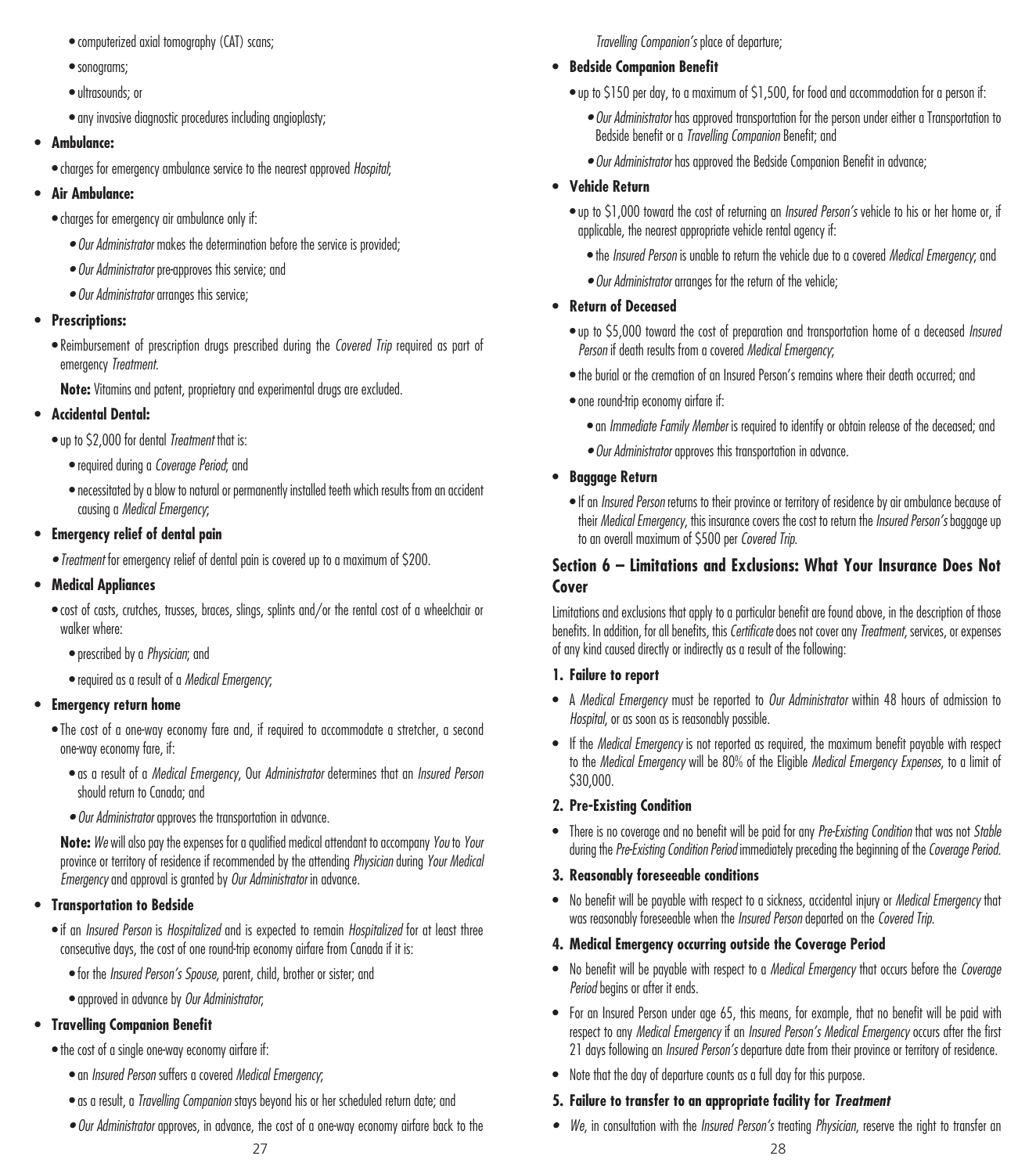*Insured Person* to an appropriate medical facility or to his or her province or territory of residence for further *Treatment*.

• Failure to comply with a transfer request will absolve *Us* of any liability to provide benefits for expenses incurred after the scheduled transfer date.

# **6. Recurrence**

• A *Medical Emergency* is considered to have ended when medical evidence indicates that the *Insured Person* is able to return to his or her province or territory of residence. No benefits will be paid in connection with the condition that caused a *Medical Emergency* if they are incurred after that time.

# **7. Failure to obtain advance approval**

- Where an *Eligible Medical Emergency* Expense specifies that it must be approved in advance by *Our Administrator*, if advance approval is not obtained, no benefit will be payable for that expense.
- No benefit will be paid with respect to any surgery or invasive procedure that has not been approved in advance by *Our Administrator*, except in extreme circumstances where a request for prior approval would delay necessary surgery in a life-threatening medical crisis.

# **8. Non-emergency services**

• No benefit will be payable with respect to non-emergency, experimental or elective services, including any *Treatment*, surgery or medication which medical evidence indicates that the *Insured Person* could have returned to Canada to receive.

## **9. General**

- As noted above, the benefits payable under the Group Policy will be the actual cost of the covered expense less:
	- the amount reimbursable under *GHIP*; and
	- the amount reimbursable through any other insurance or health plan coverage.

## **10. Illegal act**

Situation where *Your* claim will not be paid:

• claim that results from or is related to *Your* involvement in the commission or attempted commission of a criminal offence or illegal act in the jurisdiction where the claim was incurred, including driving while impaired or over the legal limit.

## **11. Abuse of alcohol, drug, or intoxicants**

Situation where *Your* claim will not be paid:

- any *Medical Condition*, including symptoms of withdrawal, arising from, or in any way related to, *Your* chronic use of alcohol, drugs or other intoxicants whether prior to or during *Your Covered Trip*; or
- any *Medical Condition* arising during *Your Covered Trip* from, or in any way related to, the abuse of alcohol, drugs or other intoxicants.

# **12. War or civil unrest**

Situation where *Your* claim will not be paid:

- an act of war, whether declared or undeclared; or
- hostile or warlike action in time of peace or war; or
- willing participation in a war, riot or civil unrest; or
- rebellion; or
- revolution: or
- insurrection: or
- any service in the armed forces while on duty.

# **13. Other – Sports and High Risk Activities**

Situation where *Your* claim will not be paid:

• accident that occurs while *You* are participating in:

- any sporting event for which the winners are awarded cash prizes;
- any extreme sport or activity involving a high level of risk, such as those indicated below, but not limited to:
	- parasailing, hang-gliding and paragliding;
	- parachuting and sky diving:
	- **■** bungee jumping;
	- *Mountaineering;*
	- cave exploration;
	- scuba diving, outside the limits of *Your* certification;
	- any airborne activity in any aircraft other than a passenger aircraft that holds a valid certificate of airworthiness;
	- any competition, motorized speed event or other high-risk activity on land, water or air, including training activities, whether on approved tracks or elsewhere.

## **14. In addition, no benefit will be payable in connection with Treatment, services or expenses related to or resulting from:**

# **a. Misrepresentation**

• any *Medical Condition* for which *You* or an *Insured Person* provided *Our Administrator* or *Us* with false or inaccurate information regarding *Hospitalizations*, *Treatment* or medications;

# **b. Pregnancy**

- pregnancy or childbirths within 9 weeks of expected delivery date;
- any complication relating to pregnancy that occurs in the last 9 weeks leading up to the expected delivery date, or after the expected delivery date;
- any child born during a *Covered Trip*;

# **c. Intentionally inflicted injuries**

• intentionally inflicted injuries, suicide or attempted suicide, while either sane or insane;

## **d. Failure to take medication**

• failure to take medication as prescribed by the *Insured Person's Physician*;

## **e. Professional Sports or Racing**

• participation in professional sports or any organized racing or speed contests;

## **f. Commuting**

• any trip that is primarily for the purpose of commuting to or from the *Insured Person's* usual place of employment;

## **g. Mental Problems**

• any mental, nervous or emotional problems, including any *Medical Emergency* arising from these problems;

# **h. Travel Advisories**

- *• Your* claim will not be paid where an official travel advisory was issued by the Canadian government stating "Avoid all non-essential travel" or "Avoid all travel" regarding the country, region or city of *Your* destination, before *Your Departure Date*; or
- if the travel advisory or formal notice stating "Avoid all non-essential travel" or "Avoid all travel" is issued after *Your Departure Date*, *Your coverage* under this policy in that specific country, region or area will be limited to a period that is reasonably necessary for *You* to safely evacuate the country, region or area.

To view the travel advisories, visit the Government of Canada Travel site.

This exclusion does not apply to claims for a *Medical Emergency* or a *Medical Condition* unrelated to the travel advisory.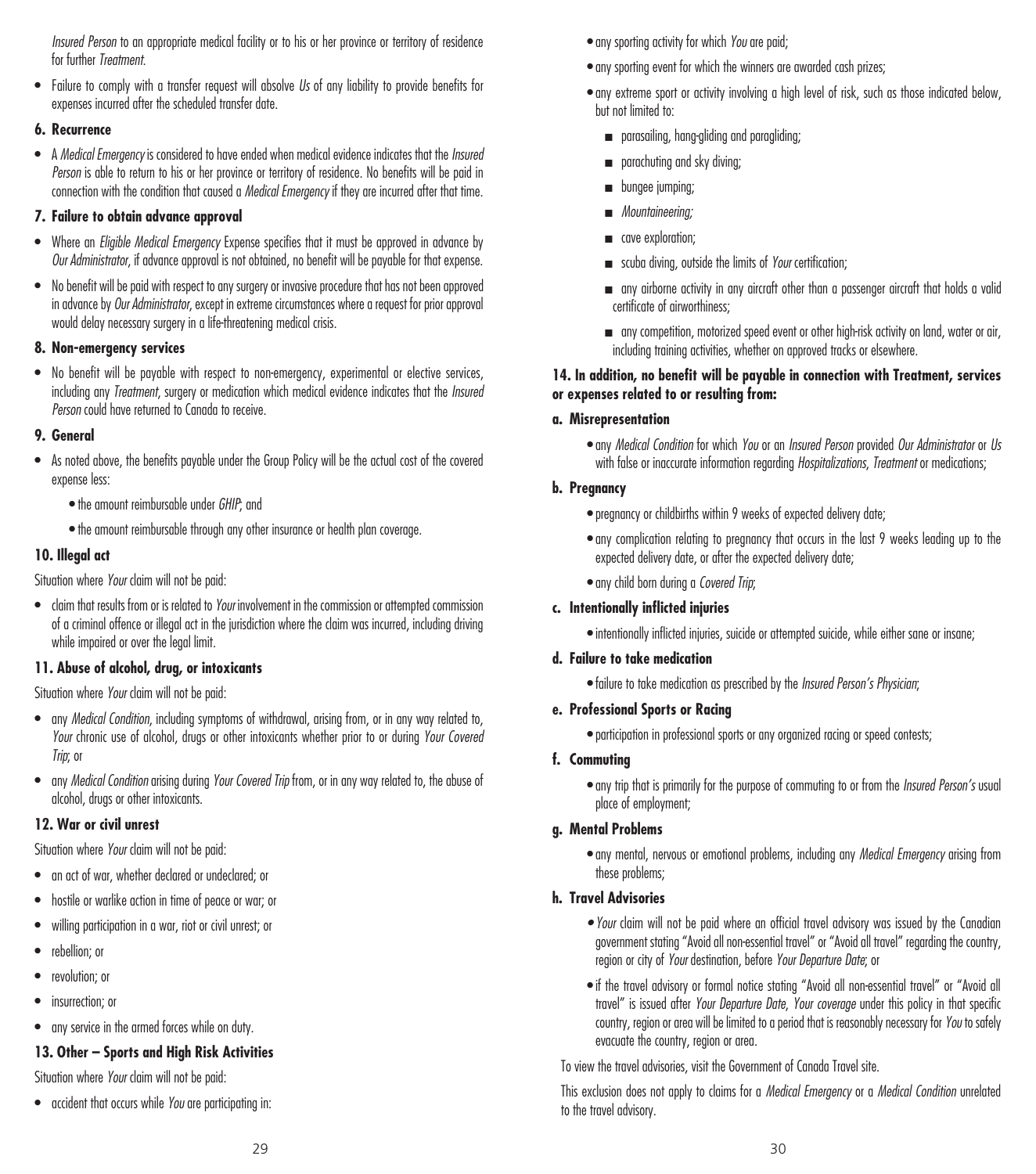## **15.** *Dependent Child(ren)* **not travelling with** *You* **or** *Your* **Spouse.**

No benefit will be payable with respect to a *Dependent Child(ren)* unless he or she is travelling with *You* or *Your Spouse*.

## **16. Family members of an** *Authorized User.*

No benefit will be payable with respect to a person merely because that person is the *Spouse* or a *Dependent Child(ren)* of an *Authorized User*, unless that person is otherwise eligible for insurance under this Certificate.

## **Section 7 – What to do in a Medical Emergency**

In a *Medical Emergency*, *You* must call *Our Administrator* immediately, or as soon as reasonably possible. If not, benefits will be limited as described below under Section 6: 1. "Failure to Report" requires preapproval. Some expenses will only be covered if *Our Administrator* approves them in advance.

*You* can get help 24 hours a day, seven days a week by calling:

- from Canada or the U.S., toll-free, **1-866-520-8827** or
- from other countries, **+1-519-742-9356** , collect.

*Our Administrator* will verify whether coverage is in effect and will direct *You* to the nearest appropriate medical facility. *Our Administrator* will arrange for direct payment to the medical services provider wherever possible and manage the *Medical Emergency* from the initial report through to its conclusion. If a direct payment cannot be arranged, *You* may be asked to pay for services and then submit a claim for reimbursement of eligible expenses.

**NOTE:** All payments and payment guarantees are subject to the terms, conditions, limitations and exclusions of the *Certificate*.

# **Section 8 – How to Submit a Claim**

**IMPORTANT NOTE:** *You* must report *Your* claim and provide completed claim form with required supporting documentation to *Our Administrator* as soon as possible, but no later than one (1) year after the date it occurred.

#### **Who to Contact to Submit a Claim**

**A Medical Emergency should always be reported immediately**, as described in Section 7 under "What to do in a Medical Emergency" or benefits will be limited. *You* can get help 24 hours a day, seven days a week by calling:

- from Canada or the U.S., toll-free, **1-866-520-8827**; or
- from other countries, **+1-519-742-9356**, collect.

### **Complete the Required Form**

**a. Request the Form**

To request a claim form call *Our Administrator* from 8 a.m. to 8 p.m. ET, Monday to Friday, toll-free at **1-866-520-8827**

## **b. Time limit from date of event**

If *You* are making a claim, *You* must send *Our Administrator* the appropriate claim forms, together with written proof of loss (e.g. original invoices and tickets, medical and/or death certificates) as soon as possible. In every case, *You* must report *Your* claim and submit *Your* completed claim form with required documentation within one (1) year from the date of the accident or the date the claim arises. **Failure to provide the applicable documentation may invalidate** *Your* **claim**.

### **Provide the Information requested**

To make a *Medical Emergency* claim, as part of the requirements above, under "Time limit from date of event," *We* will need documentation to substantiate the claim, including but not limited to the following:

- completed claim form; and
- proof of payment by *You* and by any other benefit plan; and
- the original itemized receipts for all bills and invoices; and
- proof of travel (including departure and return dates); and
- medical records including complete diagnosis by the attending *Physician* or documentation by the *Hospital*, which must support that the *Treatment* was medically necessary; and
- proof of the accident if *You* are submitting a claim for dental expenses resulting from a *Medical Emergency*; and
- *• Your* historical medical records (if *We* determine applicable).

### **If** *You* **Report the Claim Immediately**

If *Our Administrator* guarantees or pays eligible expenses on behalf of an *Insured Person*, then *You* and, if applicable, the *Insured Person* must sign an authorization form allowing *Our Administrator* to recover those expenses:

- from the *Insured Person's GHIP*; and
- from any health plan or other insurance; and
- through rights *You* may have against other insurers or other parties (see Section 10: General Conditions, under "Right of Subrogation").

If *Our Administrator* pays eligible expenses that are covered under other insurance or another plan, *You* must help *Our Administrator* to seek reimbursement as required.

The *Insured Person* must also provide evidence of the actual departure date from his or her province or territory of residence. If requested, an *Insured Person* must confirm any return dates to his or her province or territory of residence, including any return dates related to an interruption in a *Covered Trip*.

**NOTE:** If *Our Administrator* makes an advance payment for expenses that are later discovered to be ineligible under this *Certificate*, the *Insured Person* must reimburse *Us*.

#### **If You Do Not Report the Claim Immediately**

In a *Medical Emergency*, *You* must call *Our Administrator* immediately, or as soon as is reasonably possible. If not, benefits will be limited as described under "Limitations and Exclusions" in Section 6. If an Insured Person incurs eligible *Medical Emergency expenses* without first contacting *Our Administrator*  for assistance and claim management, he or she must first submit receipts and other proof to:

- *• GHIP*; and
- then to any group or individual health plan(s) and/or insurer(s).

Eligible *Medical Emergency expenses* not covered by a *GHIP* or other plan or insurance must be submitted to *Our Administrator* with proof of claim, receipts and payment statements. Refer to Section 9 under "How to Contact *Our Administrator*" for information on how to get a claim form.

The *Insured Person* must also provide proof of the actual departure date from his or her province or territory of residence. Proof includes, but is not limited to, a flight itinerary, gas receipts or toll-road receipts.

#### **What Claimant Can Expect from Insurer**

Once *We* have approved the claim, *We* will notify *You* and payment will be made within 60 days after receipt of the required claim forms, documentation and written proof of loss. If the claim has been denied, *We* will inform *You* of the claim denial reasons within 60 days after receipt of the required claim forms and written proof of loss.

### **Section 9 – How to Contact Our Administrator**

### **24 Hour Emergency Assistance Number**

To report a *Medical Emergency*, *You* or, if applicable, the *Insured Person* can call *Our Administrator*  twenty-four hours a day, seven days a week at:

From the U.S.A. or Canada **1-866-520-8827**

From elsewhere, call collect **+1-519-742-9356**

## **Customer Service: Phone number**

To enquire about *Your* benefits under this *Certificate* or to check on the status of an existing claim, *You* can call *Our Administrator* at: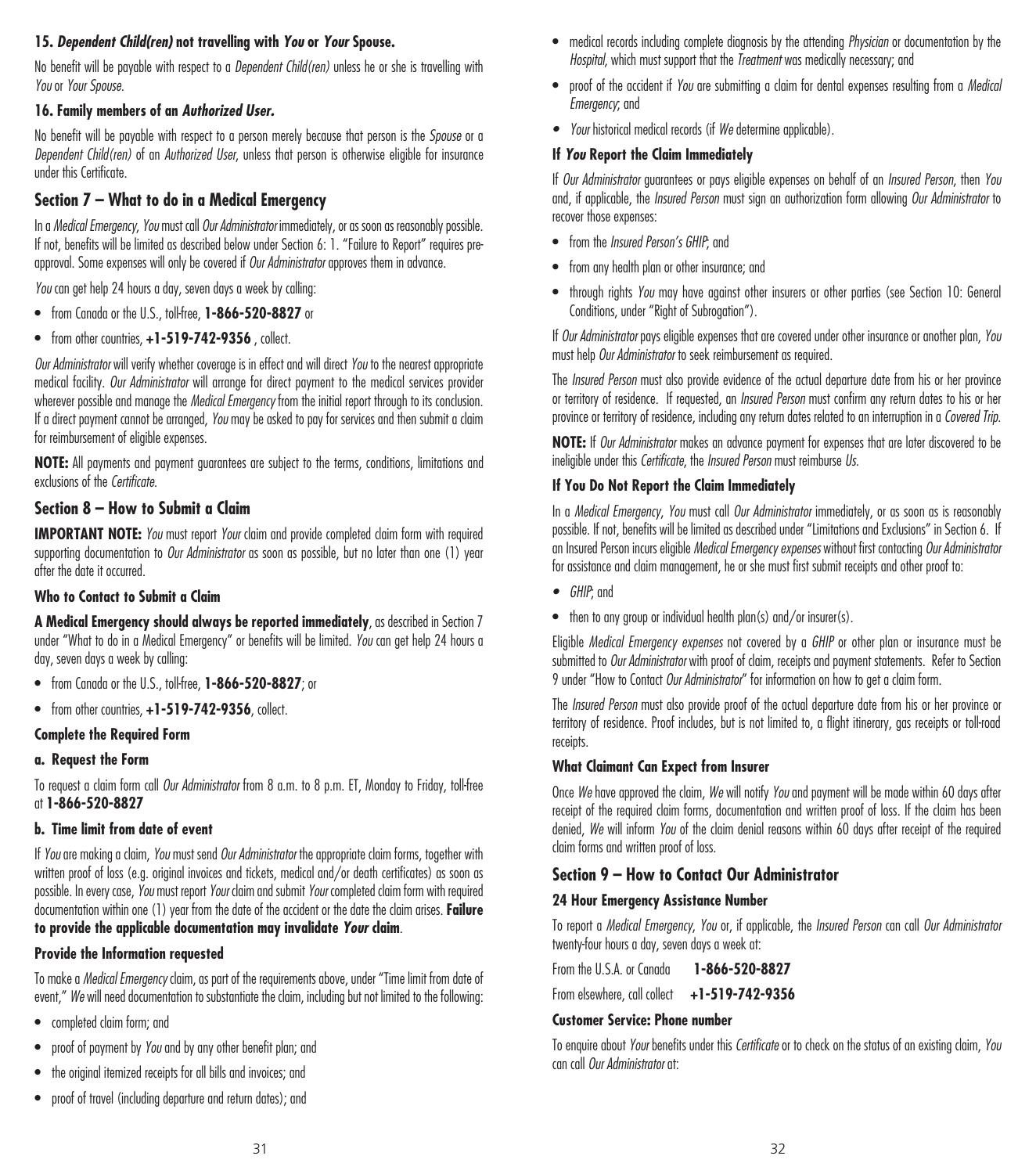# Toll-free at **1-866-520-8827** or at **+1-519-742-9356**

Monday – Saturday 8 a.m. – 8 p.m. Eastern Time

In a non-emergency situation, *You* can also call this number to obtain claims forms.

#### **Customer Service: Mailing Address**

You can mail your request to: MBNA Mastercard– Travel Medical Insurance c/o Global Excel 73 Queen Street Sherbrooke, Quebec J1M 0C9 Fax: 819-569-2814

# **Section 10 – General Provisions for Part 9**

Unless this *Certificate* or the Group Policy states otherwise, the following conditions apply to *Your* coverage:

## **Access to Medical Care**

We and/or *Our Administrator* will assist *You* to access care whenever possible, however will not be responsible for the availability, quality or results of any medical *Treatment* or transport, or for the failure of any *Insured Person* to obtain medical *Treatment*.

#### **Currency**

All amounts are shown in Canadian currency.

#### **False Claim**

If *You* or an *Insured Person* make a claim knowing it to be false or fraudulent in any respect, neither *You* nor the *Insured Person* will be entitled to the benefits of this coverage, nor to the payment of any claim under the Group Policy.

#### **Group Policy**

All benefits under this *Certificate* are subject in every respect to the Group *Policy*, which alone constitutes the agreement under which benefits will be provided. The principal provisions of the Group *Policy* affecting Insured Persons are summarized in this Certificate. The Group *Policy* is on file at the office of the Policyholder and upon request, *You* are entitled to receive and examine a copy of the *Group Policy*.

#### **Legal Action Limitation Period**

Every action or proceeding against the insurer for the recovery of insurance money payable under the contract is absolutely barred unless commenced within the time set out in the *Insurance Act* (for actions or proceedings governed by the laws of Alberta or British Columbia), The *Insurance Act* (for actions or proceedings governed by the laws of Manitoba), the *Limitations Act, 2002* (for actions or proceedings governed by the laws of Ontario), the *Civil Code of Quebec* (for actions or proceedings governed by the laws of Quebec), or another applicable legislation.

#### **Other Insurance**

- All of *Our coverages* are excess insurance, meaning that any other sources of recovery *You* have will pay first, and this insurance coverage will be the last to pay. The total benefits payable under all *Your* insurance, including this *Certificate*, cannot be more than the actual expenses for a claim. If an *Insured Person* is also insured under any other insurance certificate or policy, *We* will coordinate payment of benefits with the other insurer.
- In no case will *We* seek to recover against employment related plans if the lifetime maximum for all in-country and out-of-country benefits is \$50,000 or less. If the lifetime maximum for all in-country and out-of-country benefits is over \$50,000, *We* will coordinate benefits only above this amount.

#### **Proof of Loss**

The appropriate claims forms together with written proof of loss must be furnished as soon as reasonably possible, but in all events within one (1) year from the date on which the loss occurred.

#### **Review and Medical Examination**

When a claim is being processed, *We* will have the right and the opportunity, at *Our* own expense, to review all medical records related to the claim and to examine the *Insured Person* medically when and as often as may be reasonably required.

## **Right of Subrogation**

There may be circumstances where another person or entity should have paid *You* for a loss but instead *We* paid *You* for the loss. If this occurs, *You* agree to co-operate with *Us* so *We* may demand payment from the person or entity who should have paid *You* for the loss. This may include:

- transferring to *Us* the debt or obligation owing to *You* from the other person or entity; or
- permitting Us to bring a lawsuit in *Your* name; or
- if *You* receive funds from the other person or entity, *You* will hold it in trust for *Us*; or
- acting so as not to prejudice any of *Our* rights to collect payment from the other person or entity. *We* will pay the costs for the actions *We* take.

# **Additional Insurance- Certificate of Insurance Mobile Device Insurance**

**American Bankers Insurance Company of Florida 5000 Yonge Street, Suite 2000 Toronto, Ontario M2N 7E9 Phone: 1-877-654-7511**

#### **This Certificate of Insurance contains clauses which may limit the amount payable.**

The coverage outlined in this Certificate of Insurance is effective June 24, 2021, and is provided to eligible MBNA Rewards World Elite Mastercard *Cardholders*. Refer to the Definitions section below or to the paragraph following this one for the meanings of all capitalized and italicized terms.

Mobile Device Insurance is underwritten by American Bankers Insurance Company of Florida (the "Insurer") under Group Policy No. MBNA-0620 (the "Policy") issued by the Insurer to MBNA, a division of The Toronto-Dominion Bank (the "Policyholder"). The *Insurer*, its subsidiaries and affiliates carry on business in Canada under the name of Assurant®. Assurant® is a registered trademark of Assurant, Inc.

The terms, conditions and provisions of the Policy are summarized in this Certificate of Insurance, which is incorporated into and forms part of the Policy. Mobile Device Insurance benefits are subject in every respect to the Policy, which alone constitutes the agreement under which benefits will be provided. You or a person making a claim under this Certificate of Insurance may request a copy of the Policy and/ or copy of Your application for this insurance (if applicable) by writing to the Insurer at the address shown below.

American Bankers Insurance Company of Florida's head office is located at 5000 Yonge Street, Suite 2000, Toronto, Ontario M2N 7E9.

Claim payment and administrative services are arranged and/or provided by the Insurer.

In no event will a corporation, partnership or business entity be eligible for the insurance coverage provided by this Certificate of Insurance.

### **DEFINITIONS**

The following words and phrases, shown capitalized and italicized in this Certificate of Insurance, have the meanings shown below. You may need to refer to this section to ensure You have a full understanding of Your coverage, limitations and exclusions.

**Accidental Damage** means damage caused by an unexpected and unintentional external event such as drops, cracks, and spills that occur during normal daily usage of the *Mobile Device* as the manufacturer intended.

**Account** means the *Cardholder's* MBNA Rewards World Elite Mastercard account, which must be in *Good Standing* with the Policyholder.

**Cardholder** means the *Primary Cardholder* and any *Authorized User* also a resident in Canada and who is issued an MBNA Rewards World Elite Mastercard and whose name is embossed on the card. The *Cardholder* may be referred to as "You" or "Your".

**Dollars** and **\$** means Canadian dollars.

**Good Standing** means, with respect to an *Account*, that the *Primary Cardholder* has not advised the Policyholder to close it or the Policyholder has not suspended or revoked credit privileges or otherwise closed the *Account*.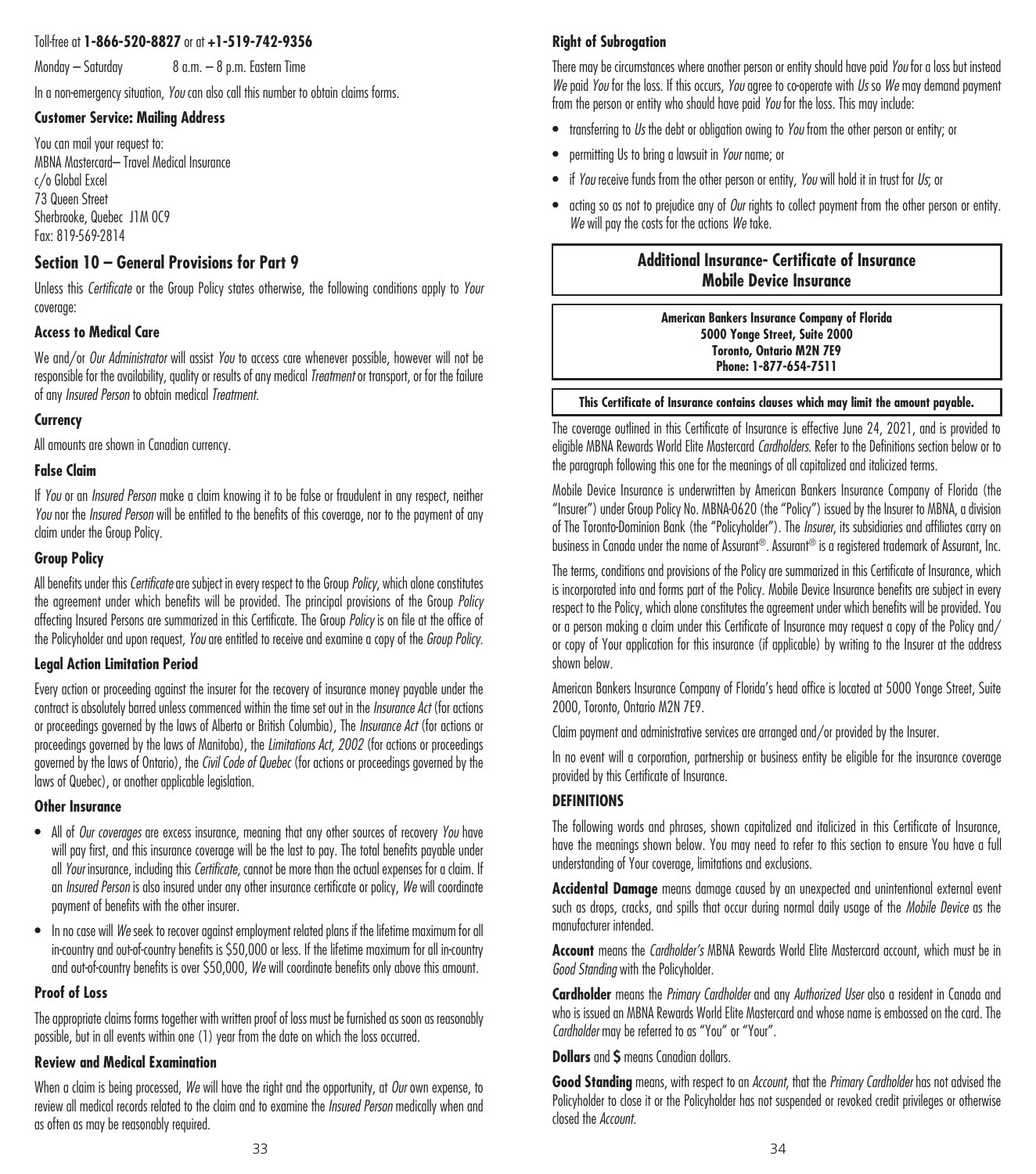**Household Member** means a spouse, parents, stepparents, grandparents, grandchildren, in-laws, natural or adopted children, stepchildren, brothers, sisters, stepbrothers and stepsisters whose permanent residence and address is the same as the *Cardholder*.

**Mobile Device** means a new or, if purchased directly from an original equipment manufacturer or *Provider*, a refurbished cellular phone, smartphone or tablet (portable single-panel touchscreen computer), which has Internet- based and/or wireless communication capabilities, and which has not been purchased by a business and/or used for business or for commercial purposes.

**Mysterious Disappearance** means the vanishing of a *Mobile Device* which cannot be explained, i.e. there is an absence of evidence of a wrongful act of another person.

**Other Insurance** means all other applicable valid insurance, indemnity, warranty, or protection available to the *Cardholder* in respect of a loss subject to a claim under this Certificate of Insurance, including group and individual insurance, credit card coverage (whether group or individual), and any other reimbursement plans.

**Plan** means a fixed-term contract offered by a wireless service *Provider*.

**Primary Cardholder** means a natural person, resident of Canada, whose name is on the *Account* and to whom an MBNA Rewards World Elite Mastercard has been issued.

**Provider** means a Canadian wireless service provider.

**Purchase Price** means the portion of the *Total Cost* paid and charged to the *Account* if purchasing a *Mobile Device* outright, or the *Total Cost* the *Cardholder* will pay if funding the purchase of a *Mobile Device* through a *Plan*.

**Total Cost** means the cost of a *Mobile Device*, including any applicable taxes, and less any *Trade-In Credit(s)* and costs for fees associated with the *Mobile Device* purchased such as insurance premiums, customs duty, delivery and transportation costs, or similar costs or fees.

**Trade-In Credit(s)** means an in-store credit or certificate issued by a retailer of *Provider* to the *Cardholder* when the *Cardholder* trades-in an old mobile device.

### **ELIGIBILITY**

You are eligible for *Mobile Device* Insurance when You purchase a *Mobile Device* anywhere in the world, and You:

- a. charge at least 75% of the *Total Cost* to Your *Account*. If the *Mobile Device* is equipped with cellular data technology, You must also activate Your *Mobile Device* with a *Provider*; or
- b. charge any portion of the *Total Cost* that is required to be paid up-front to Your *Account*, fund the balance of the *Total Cost* through a *Plan*, and charge all monthly wireless bill payments to Your *Account* for the duration of Your *Plan*; or
- c. fund the *Total Cost* through a *Plan* and charge all the monthly wireless bill payments to Your *Account* for the duration of the *Plan*.

### **COVERAGE PERIOD**

*Mobile Device* coverage takes effect on the later of:

- a. 30 days from the date of purchase of Your *Mobile Device*; and
- b. the date the first monthly wireless bill payment is charged to Your *Account*.
- *Mobile Device* coverage ends on the earlier of:
- a. two years from the date of purchase;
- b. the date ONE monthly wireless bill payment was not charged to Your *Account*, if You are funding the *Total Cost* of Your *Mobile Device* through a *Plan*;
- c. the date the *Account* ceases to be in *Good Standing*; and
- d. the date You cease to be eligible for coverage.

### **BENEFITS**

If a *Mobile Device* is lost, stolen or suffers mechanical breakdown or *Accidental Damage*, You will be reimbursed the lesser of its repair or replacement cost, not exceeding the depreciated value† of Your *Mobile Device* at date of loss, less the deductible††, to a maximum of \$1,000, subject to the Limitations and Exclusions below.

† The depreciated value of Your *Mobile Device* at date of loss is calculated by deducting from the *Purchase Price* of Your *Mobile Device* the depreciation rate of 2% for each completed month from the date of purchase.

†† The amount of the deductible is based on the *Total Cost* of Your *Mobile Device* less any applicable taxes, as determined from the following table:

| Total Cost (Less Taxes) | Applicable Deductible |  |
|-------------------------|-----------------------|--|
| SO — S200               | \$25                  |  |
| S200.01 — S400          | \$50                  |  |
| \$400.01 — \$600        | \$75                  |  |
| \$600.01 or more        | \$100                 |  |

For example: If You purchase a *Mobile Device* for a *Purchase Price* of \$800 (\$700 + \$100 in applicable taxes) on May 1, and file a claim on January 21 of the following year, the maximum reimbursement will be calculated as follows:

1. Calculation of the depreciated value of Your *Mobile Device*:

| Purchase Price                               | \$800                 |
|----------------------------------------------|-----------------------|
| Less depreciation cost                       |                       |
| $(2\% \times 8 \text{ months} \times $800)$  | $-5128$               |
| Depreciated value                            | \$672                 |
| 2. Calculation of the maximum reimbursement: |                       |
| Depreciated value                            | \$672 Less deductible |
| (based on Total Cost)                        | $-5100$               |
| Maximum reimbursement                        | \$572                 |

In the event You file a valid repair claim and the cost of repair is \$500, including applicable taxes, upon approval of Your claim, the maximum reimbursement available to You will be \$500.

In the event Your *Mobile Device* is lost or stolen and, upon approval of Your claim, You purchase a replacement *Mobile Device* for a price of \$800 including applicable taxes, the maximum reimbursement available to You will be \$572.

A replacement *Mobile Device* must be of the same make and model as the original *Mobile Device*, or in the event the same make and model is not available, of like kind and quality with comparable features and functionality as the original *Mobile Device*.

All claims are subject to the terms, conditions, and Limitations and Exclusions set out in this Certificate of Insurance.

### **LIMITATIONS AND EXCLUSIONS**

This coverage complements but does not replace the manufacturer's warranty or warranty obligations. This coverage does, however, provide certain additional benefits for which the manufacturer may not provide coverage. Parts and services covered by the manufacturer's warranty and warranty obligations are the responsibility of the manufacturer only.

If You have one or more *Account* providing *Mobile Device* Insurance, the maximum number of claims under all Your *Accounts* is limited to one claim in any 12 consecutive month period and two claims in any 48 consecutive month period.

*Mobile Device* Insurance does not cover:

- 1. accessories, whether included with Your *Mobile Device* in the original manufacturer's package or purchased separately;
- 2. batteries
- *3. Mobile Devices* purchased for resale, professional or commercial use;
- 4. used, previously owned *Mobile Devices*;
- 5. refurbished *Mobile Devices* (unless provided as a replacement for Your *Mobile Device* under the manufacturer's warranty or purchased directly from an original equipment manufacturer or Canadian *Provider*);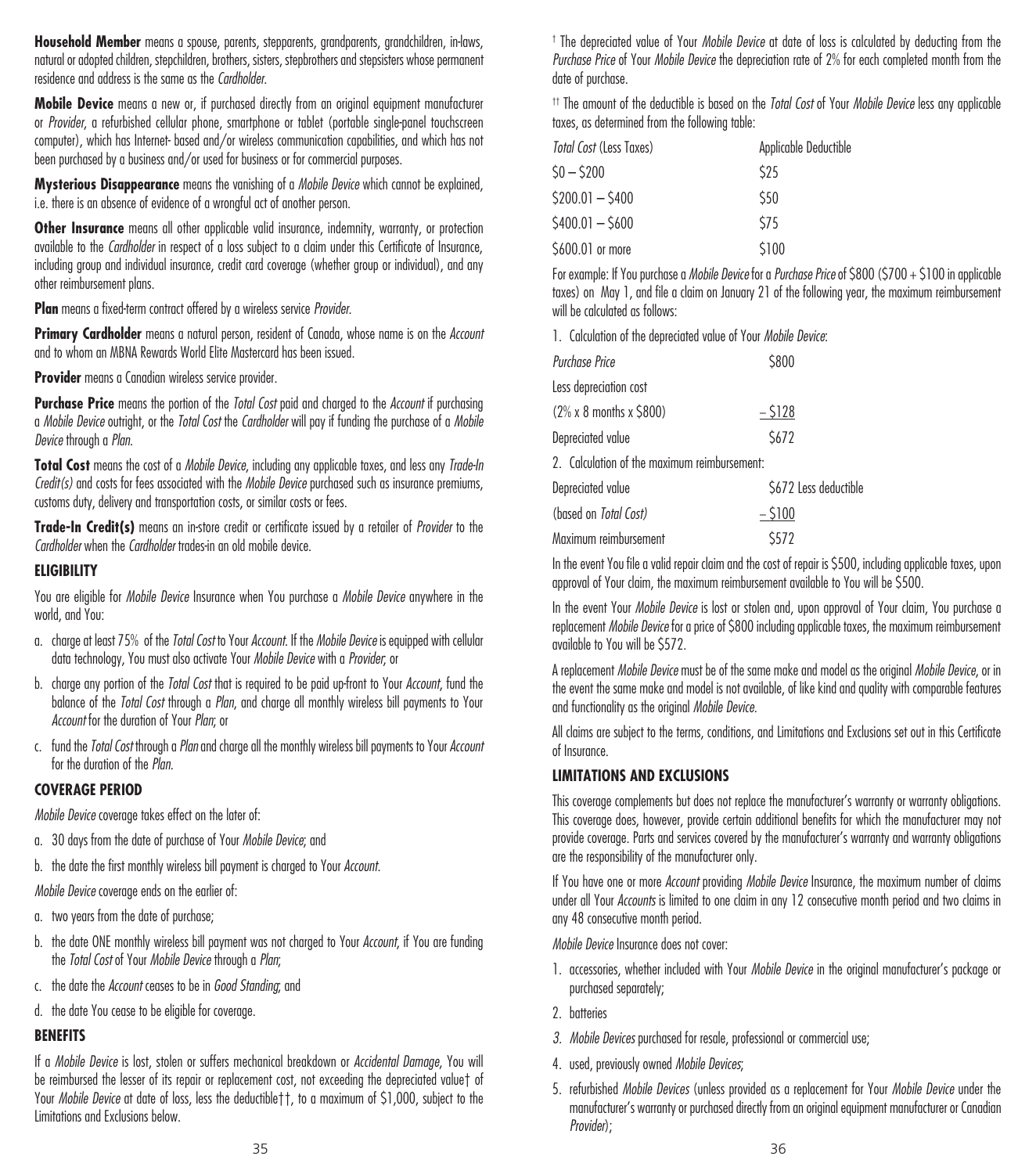- *6. Mobile Devices* that have been modified from their original state;
- *7. Mobile Devices* being shipped, until received and accepted by You in new and undamaged condition; and
- *8. Mobile Devices* stolen from baggage unless such baggage is hand-carried under the personal supervision of the *Cardholder* or the *Cardholder's* travelling companion with the *Cardholder's*  knowledge.

No benefits are payable for:

- 1. losses or damage resulting directly or indirectly from:
- a. fraud, misuse or lack of care, improper installation, hostilities of any kind (including war, invasion, rebellion or insurrection), confiscation by authorities, risks of contraband, illegal activities, normal wear or tear, flood, earthquake, radioactive contamination, *Mysterious Disappearance* or inherent product defects;
- b. power surges, artificially generated electrical currents or electrical irregularities;
- c. any occurrence that results in catastrophic damage beyond repair, such as the device separating into multiple pieces;
- d. cosmetic damage that does not affect functionality;
- e. software, cellular/wireless service provider or network issues; or,
- f. theft or intentional or criminal acts by the *Cardholder* or *Household Members*; and,
- 2. incidental and consequential damages including bodily injury, loss of use, property, punitive and exemplary damages and legal fees.

### **GIFTS**

*Mobile Devices* given as gifts are covered under the *Mobile Device* coverage provided all eligibility requirements are met. In the event of a claim, You, not the recipient of the gift, must make the claim for benefits.

## **OTHER INSURANCE**

*Mobile Device* Insurance benefits are in excess of all *Other Insurance* available to You in respect of the *Mobile Device* subject to the claim.

The Insurer will be liable only:

- for the amount of loss or damage over the amount covered under such *Other Insurance* and for the amount of any applicable deductible, and
- if all such *Other Insurance* has been claimed under and exhausted, and further subject to the terms and Limitations and Exclusions set out herein.

This coverage will not apply as contributing insurance notwithstanding any provision in any *Other Insurance.*

# **HOW TO MAKE A CLAIM**

PRIOR to proceeding with any action or repair services or replacement of the *Mobile Device*, You must first obtain the Insurer's approval. Failure to do so will make Your claim ineligible.

Immediately after a loss or an occurrence which may lead to a loss covered under Mobile Device Insurance occurs, but in no event later than 30 days from the date of loss, You must contact the Insurer by calling 1-877-654-7511 between 8:00 a.m. and 8:00 p.m. ET, Monday through Friday to obtain a claim form. To file a claim online, please visit cardbenefits.assurant.com

In the event of loss or theft, You must notify Your *Provider* to suspend Your wireless services within 48 hours of the date of loss. In addition, in the event of theft, You must also notify the police within seven days of the date of loss.

You must submit a completed claim form containing the time, place, cause and amount of loss, and provide documentation to substantiate Your claim including:

- 1. the original sales receipt detailing or similar document detailing the date, description of Your Mobile Device, and any pay upfront amounts and trade-in credits;
- 2. a copy of your Wireless Service Agreement or similar document indicating the date, a description of Your *Mobile Device* and the non-subsidized retail cost of Your *Mobile Device*;
- 3. the date and time you notified Your *Provider* of loss or theft;
- 4. a copy of the original manufacturer's warranty (for mechanical failure claims) may be required;
- 5. a copy of the written repair estimate (for mechanical failure and *Accidental Damage* claims);
- 6. if You purchased Your *Mobile Device* outright, Your *Account* statement showing the *Purchase Price*;
- 7. if Your *Mobile Device* was funded through a *Plan*, Your *Account* statement showing any portion of the *Total Cost* paid up-front, if applicable, and credit card statements for up to 12 months immediately preceding the date of loss showing Your monthly wireless bill charged to Your *Account*;
- 8. a copy of any document detailing any *Other Insurance* benefits or protection and reimbursements received for this occurrence;
- 9. a police report, fire loss report, or other report of the occurrence of the *Accidental Damage*, loss or theft of Your *Mobile Device*.

You must obtain a written estimate of the cost to repair Your *Mobile Device* by a repair facility authorized by the original *Mobile Device* manufacturer. At its sole discretion, the Insurer may ask You to return, at Your own expense, the damaged item on which a claim is based to the Insurer in order to support Your claim.

## **GENERAL PROVISIONS AND STATUTORY CONDITIONS**

Unless otherwise expressly provided herein or in the Policy, the following general provisions apply to the benefits described in this Certificate of Insurance.

### **Subrogation**

As a condition to the payment of any claim to a *Cardholder*, the *Cardholder* shall, upon request, transfer or assign to the Insurer all legal rights against all other parties for the loss. The *Cardholder* shall give the Insurer all such assistance as the Insurer may reasonably require to secure its rights and remedies, including the execution of all documents necessary to enable the Insurer to bring suit in the name of the *Cardholder*.

### **Termination of Insurance**

All coverage under this Certificate of Insurance terminates on the earlier of:

- a. the date the *Account* is cancelled or closed; and
- b. the date the Policy terminates.

No benefits will be paid for any loss incurred after coverage under this Certificate of Insurance has terminated, unless otherwise specified or agreed.

### **Due Diligence**

The *Cardholder* shall use diligence and do all things reasonable to avoid or diminish any loss under the Policy.

## **Notice and Proof of Claim**

Written notice of claim must be given to the Insurer as soon as reasonably possible after a claim occurs, but in all events provided within 90 days from the date on which loss occurred.

Failure to provide notice or furnish proof of claim within the time prescribed herein does not invalidate the claim if the notice or proof is given or furnished as soon as reasonably possible, and in no event later than 1 year from the date a claim arises hereunder, if it is shown that it was not reasonably possible to give notice or furnish proof within the time so prescribed. If the notice or proof is given or furnished after 1 year, Your claim will not be paid.

## **Payment of Claim**

Benefits payable under the Policy will be paid upon receipt of full written proof, as determined by the Insurer.

## **Legal Action**

Every action or proceeding against an insurer for the recovery of insurance money payable under the contract is absolutely barred unless commenced within the time set out in the *Insurance Act, Limitations Act* or other applicable legislation in Your province or territory.